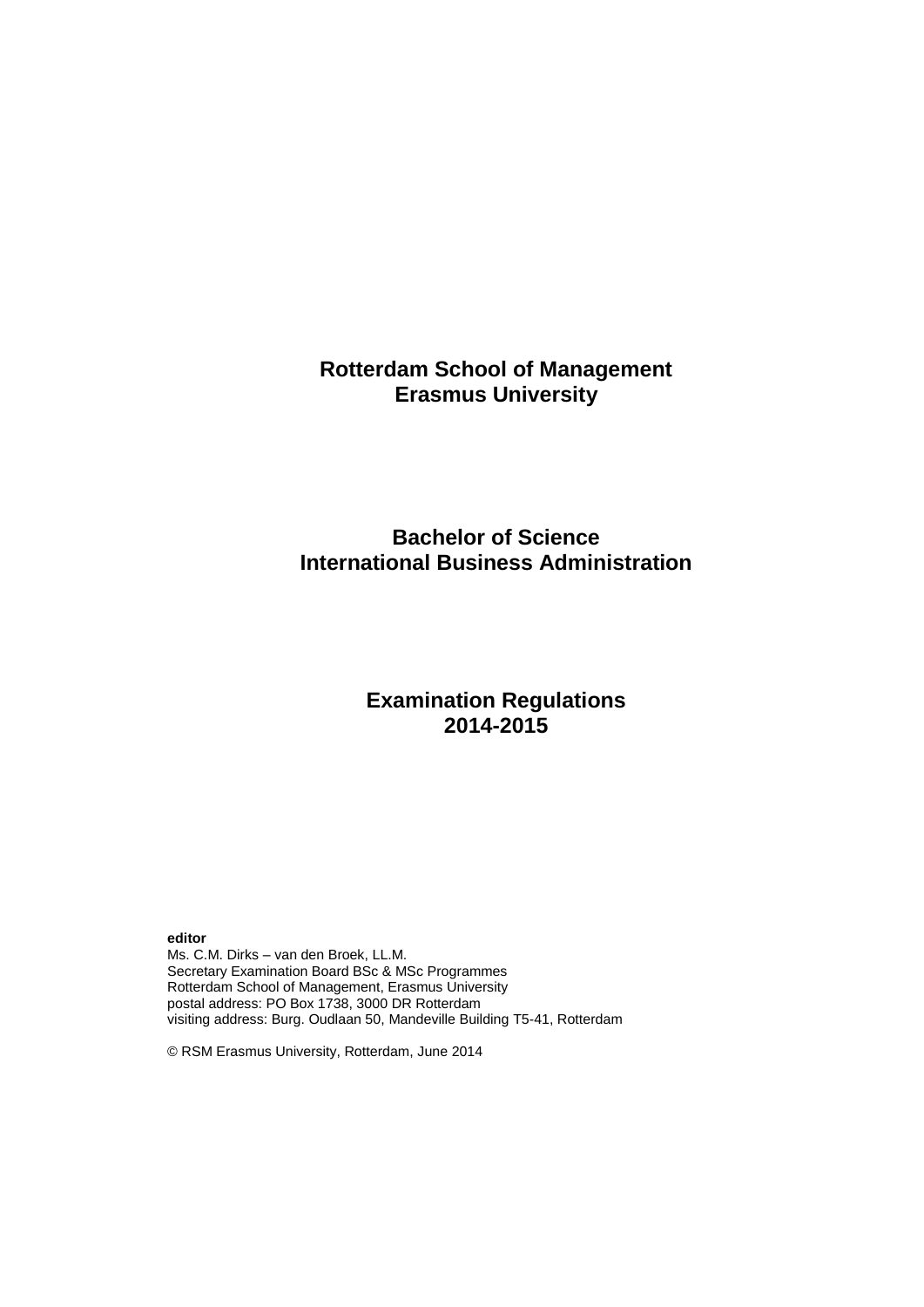# **Contents**

| 3. TEACHING AND EXAMINATION REGULATIONS OF THE BACHELOR OF SCIENCE IN                           |  |
|-------------------------------------------------------------------------------------------------|--|
|                                                                                                 |  |
|                                                                                                 |  |
|                                                                                                 |  |
|                                                                                                 |  |
|                                                                                                 |  |
|                                                                                                 |  |
| Article 1.5 – instructions in connection with the master's degree programme and transfer  8     |  |
|                                                                                                 |  |
| Article 1.6b - the language in which the exams and examinations are held  8                     |  |
|                                                                                                 |  |
|                                                                                                 |  |
|                                                                                                 |  |
|                                                                                                 |  |
|                                                                                                 |  |
|                                                                                                 |  |
|                                                                                                 |  |
| Article 3.1 - time periods and frequency of examinations; examination schedule; re-             |  |
|                                                                                                 |  |
|                                                                                                 |  |
|                                                                                                 |  |
|                                                                                                 |  |
|                                                                                                 |  |
| Article 4.1 - determining, announcing and recording results of examinations; marking period. 11 |  |
|                                                                                                 |  |
|                                                                                                 |  |
|                                                                                                 |  |
|                                                                                                 |  |
|                                                                                                 |  |
|                                                                                                 |  |
|                                                                                                 |  |
| SECTION 7 - PREVIOUS EDUCATION AND SELECTIVE ADMISSION PROCEDURE  13                            |  |
| Article 7.1 - alternative requirements for deficiencies in previous education; requirements for |  |
|                                                                                                 |  |
|                                                                                                 |  |
|                                                                                                 |  |
| Article 7.4 – entrance requirements for those with a non-Dutch diploma that is not deemed in    |  |
| the ministerial regulations to be equivalent to the Dutch VWO diploma  14                       |  |
|                                                                                                 |  |
|                                                                                                 |  |
|                                                                                                 |  |
|                                                                                                 |  |
|                                                                                                 |  |
|                                                                                                 |  |
|                                                                                                 |  |
| Article 9.4 - student counselling and monitoring of students' progress 16                       |  |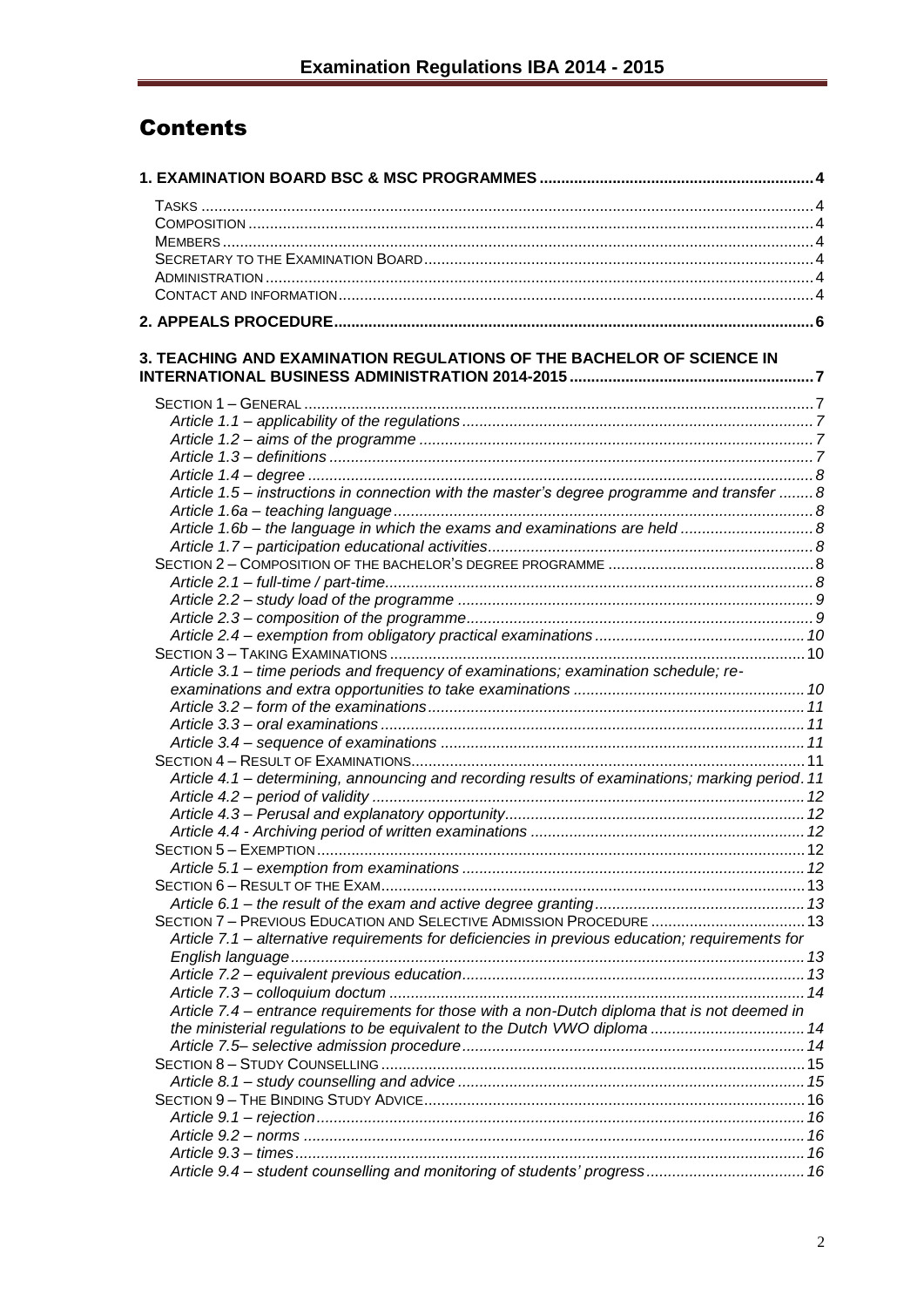| Article 9.6 - content and form of the recommendation regarding the continuation of studies 17 |  |
|-----------------------------------------------------------------------------------------------|--|
|                                                                                               |  |
| SECTION 10 - CALCULATION RULES FOR ESTABLISHING STUDENTS' PROGRESS 17                         |  |
|                                                                                               |  |
|                                                                                               |  |
|                                                                                               |  |
|                                                                                               |  |
|                                                                                               |  |
|                                                                                               |  |
|                                                                                               |  |
| Article 12.1 - completing the bachelor programme and transfer regulation master programme     |  |
|                                                                                               |  |
|                                                                                               |  |
|                                                                                               |  |
| 4. RULES AND GUIDELINES OF THE BACHELOR OF SCIENCE IN INTERNATIONAL                           |  |
|                                                                                               |  |
|                                                                                               |  |
|                                                                                               |  |
|                                                                                               |  |
|                                                                                               |  |
|                                                                                               |  |
|                                                                                               |  |
|                                                                                               |  |
|                                                                                               |  |
|                                                                                               |  |
|                                                                                               |  |
|                                                                                               |  |
|                                                                                               |  |
| Article 3.2 – entering and leaving the room in which the written examination is being held24  |  |
| Article 3.3 - general provisions concerning order during the written examination25            |  |
|                                                                                               |  |
|                                                                                               |  |
|                                                                                               |  |
|                                                                                               |  |
|                                                                                               |  |
| Article 5.2 - determining the grades: rounding off, averaging, basic scheme 26                |  |
|                                                                                               |  |
|                                                                                               |  |
|                                                                                               |  |
|                                                                                               |  |
|                                                                                               |  |
|                                                                                               |  |
|                                                                                               |  |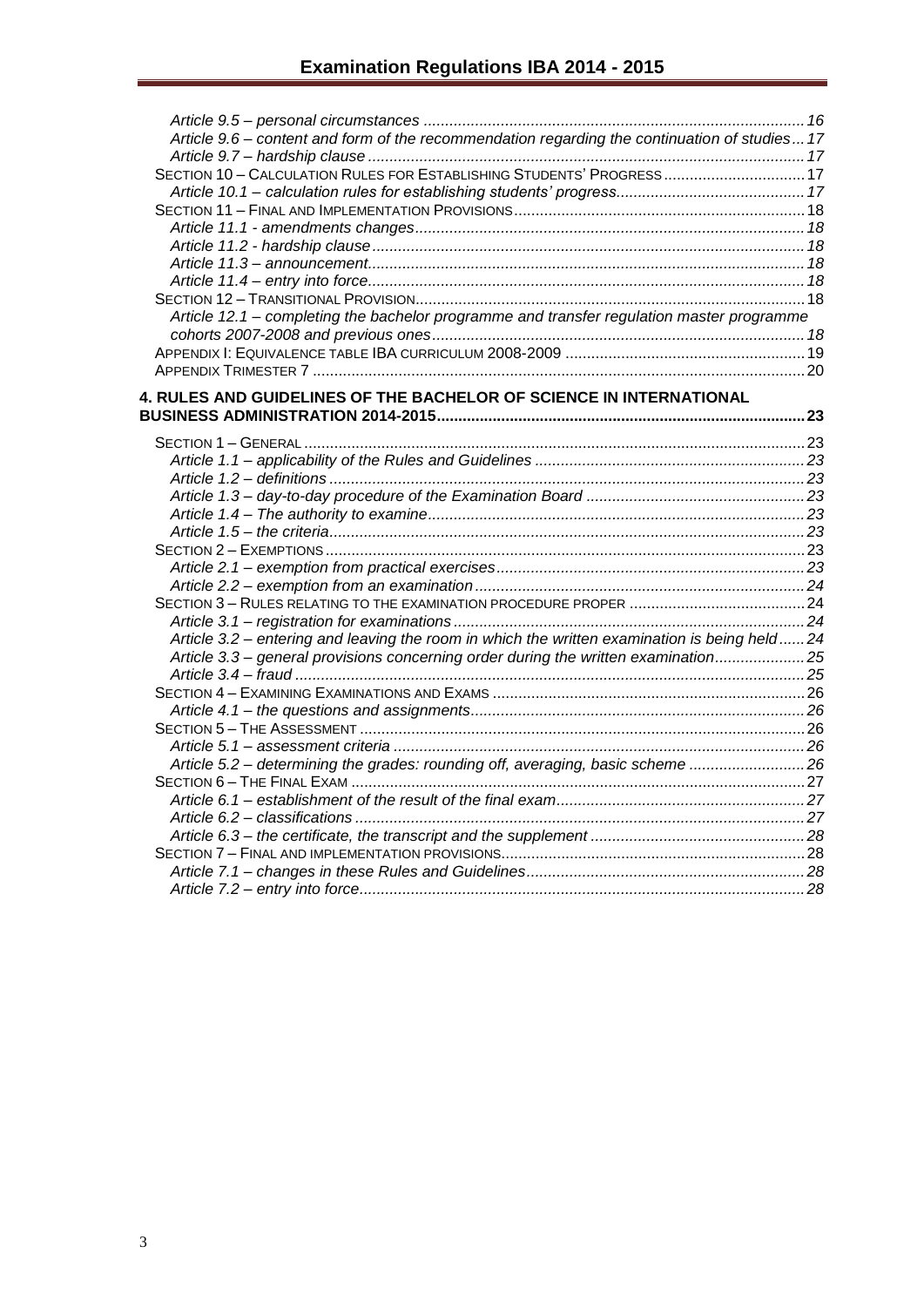# <span id="page-3-0"></span>1. Examination Board BSc & MSc programmes

#### <span id="page-3-1"></span>**Tasks**

The legal framework of the Examination Board is given by Dutch Law, in particular the Dutch Higher Education and Research Act (*Wet op het hoger onderwijs en wetenschappelijk onderzoek- WHW*). The Examination Board BSc & MSc Programmes has many different tasks. Generally, the following components can be discerned:

- A supervisory responsibility with regard to exams and examinations (correctly applying examination regulations, mediation in appeals, quality assurance);
- enforcing regulations (guidelines for examiners, regulations regarding fraud, assessment of exams, and compensation rules);
- granting exception to regulations on a case-by-case basis (exemptions, additional opportunities for examination, granting lenience with reference to Binding Study Advice);
- advisory tasks (periodic advice with reference to Binding Study Advice, advice to the dean with reference to the Teaching and Examination Regulations).

#### <span id="page-3-2"></span>**Composition**

The Examination Board consists of six members of the faculty. The members are appointed by the Dean. The Examination Board collectively sets up rules and policy. The Examination Board as a whole meets once a month. Each member has his own portfolio. The Examination Board is supported by the secretary.

#### <span id="page-3-3"></span>**Members**

Prof.dr. L.G. Kroon (Chairman) Prof.dr. P.P.M.A.R. Heugens (Vice-Chairman) Ir. A.J. Roodink Dr. M.C. Schippers Dr. E.A. van der Laan Vacancy member Vacancy external member

#### <span id="page-3-4"></span>**Secretary to the Examination Board**

| Ms. C.M. Dirks - van den Broek LL.M. | managing director/secretary |
|--------------------------------------|-----------------------------|
| Ms. I.M. van Essen LL.M.             | deputy-secretary            |
| Ms. A.M. Schey MScBA                 | deputy-secretary            |

## <span id="page-3-5"></span>**Administration**

Ms. D.M. Schonis team leader Ms. G.M. den Bakker assistant Ms. drs. I.T.T. Przewozna assistant

#### <span id="page-3-6"></span>**Contact and information**

Information concerning examinations can be found on the website of the programme (Current Student pages) and the website of the Examination Board: [www.rsm.nl/examination-board.](http://www.rsm.nl/examination-board) Please consult these sites before contacting the Examination Board. You may first want to take a look in the [Frequently Asked Questions \(FAQ\) section](http://www.rsm.nl/examination-board/frequently-asked-questions-faqs/) to see whether you can find an answer to your question there.

Brief general questions can be asked by e-mail to [eb@rsm.nl](mailto:eb@rsm.nl) or by phone 010 4088731/1895 during opening hours (09.00 – 12.30 hrs.).

Official requests (e.g. requesting extension of grade validity) must be submitted by the EB´s webportal: [https://request-eb.rsm.nl/.](https://outlookweb.eur.nl/owa/redir.aspx?C=shB4IMKmlk6TlJpPlB047acileaxXdEIE7A10lIk2A3HlL6DMkPFtn8cEd4QuLBFOwpk7HosdC4.&URL=https%3a%2f%2frequest-eb.rsm.nl%2f)

When submitting the request, please include all relevant documentation. Be explicit in addressing the Examination Board. When a course is involved, mention the course's title, the teacher responsible, and the course's code. When a test or examination is involved, mention the course's title and code, the teacher, and the date. Once again, being explicit and clear in your request helps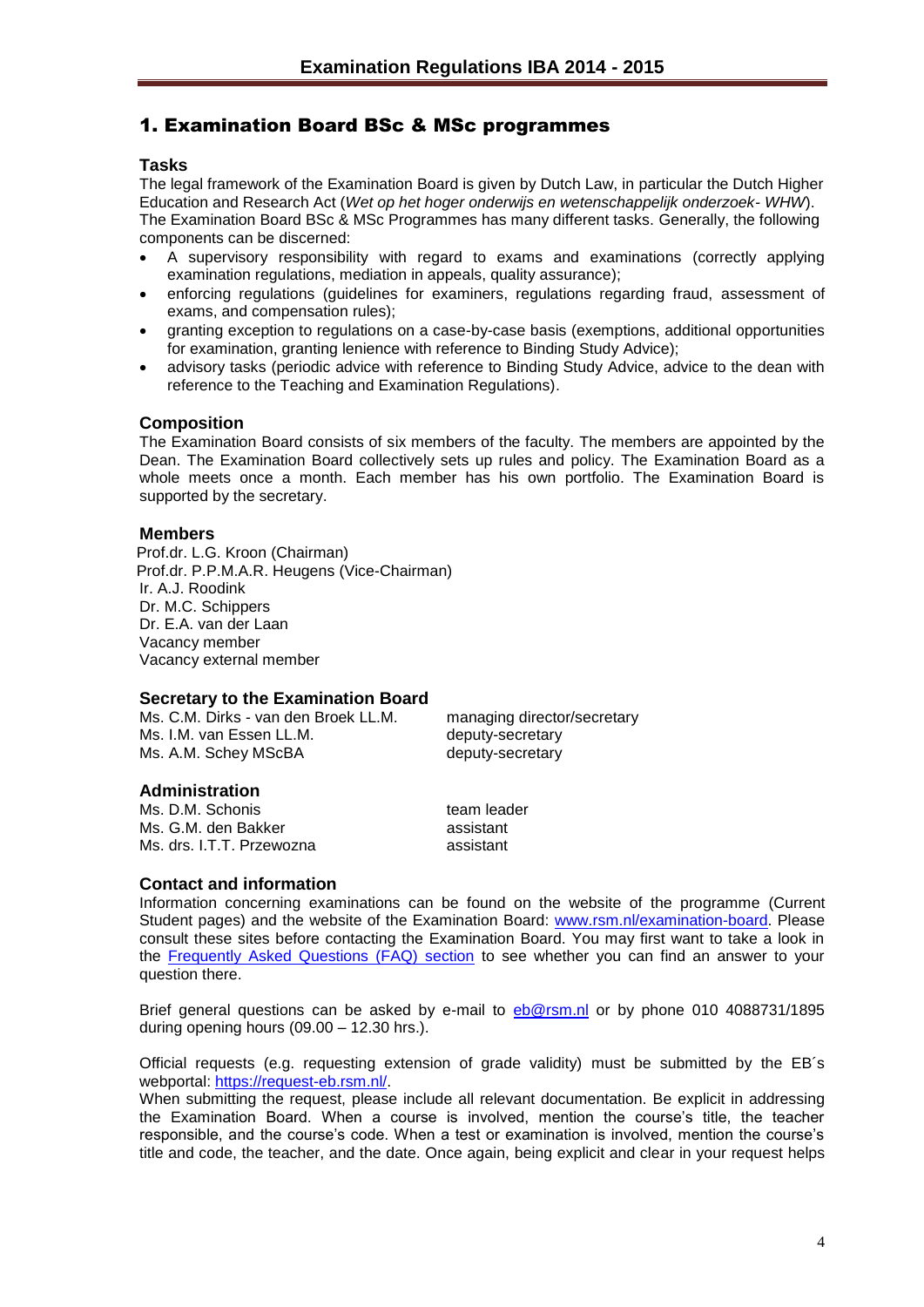handling it expediently. Finally, always provide motivation as to why the request is submitted and as to why the request should be granted.

In the event that you are asked to hand in a (certified copy of a) certificate, transcript or diploma, you have to send/show this document in its original form to the Examination Board for verification. These kinds of documents will not be accepted in a digital form.

#### **Postal address**

Rotterdam School of Management, Erasmus University Examination Board BSc & MSc Programmes, Mandeville Building T5-41 PO Box 1738 3000 DR Rotterdam The Netherlands

**Visiting address** (opening hours: 09.00 – 12.30 hrs.) Secretariat Examination Board Mandeville Building T5-41 Burgemeester Oudlaan 50 3062 PA Rotterdam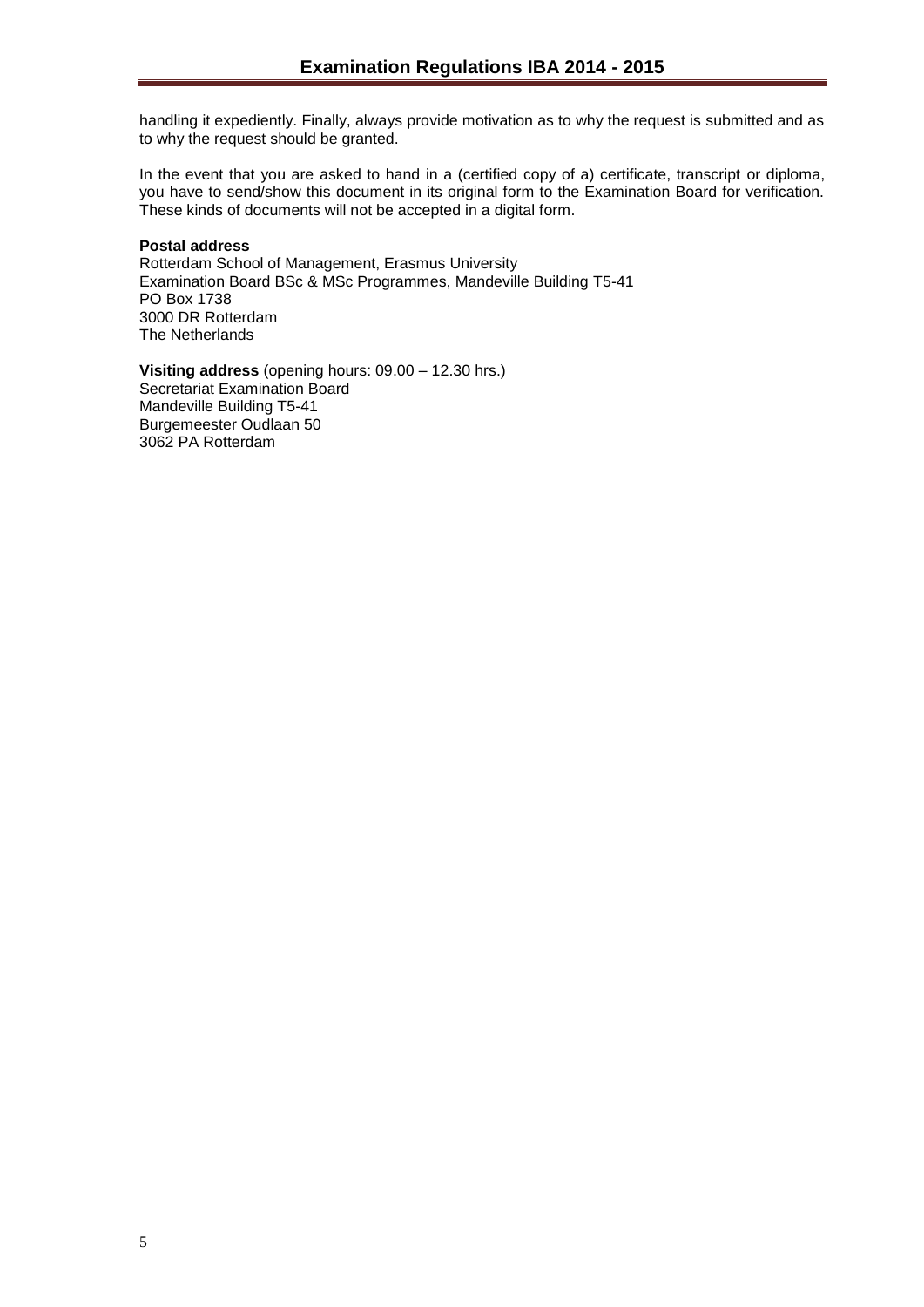# <span id="page-5-0"></span>2. Appeals procedure

A student who objects to a decision of an examiner (e.g. assessments) or the Examination Board may lodge an appeal with the Examination Appeals Board (in Dutch College van Beroep voor de Examens (*CBE*)) of Erasmus University Rotterdam. In urgent cases, the chair of the *CBE* can be requested to make provisions.

Only an interested party, that is a person whose interest is directly involved in a decision, can lodge the appeal. The appeal has to be lodged within six weeks of the announcement of the disputed decision. If the appeal concerns a decision that was not made on time, it must be submitted within a reasonable period of time.

The appeal should be submitted in writing to the *CBE*-*EUR*, for the attention of the Secretary of this Board or it can be submitted online by the EUR Legal Protection Facility.

Before the *CBE*-*EUR* deals with the appeal, there is a settlement phase, in which the Examination Board concerned attempts to settle the lawsuit amicably (= formal amicable settlement attempt).

The *CBE*-*EUR* assumes that the complainant him/herself will first have made contact with the examiner concerned or with the Examination Board, in order to try to reach agreement (=material amicable settlement attempt). Account should be taken of the fact that meanwhile the period of six weeks for lodging an appeal with the *CBE*-*EUR* continues to run. In view of this, a provisional appeal can be lodged for the interim.

If the settlement attempt fails, parties will be invited to a sitting of the Examination Appeals Board. The sitting is in Dutch. Foreign students are recommended to take an interpreter with them to the sitting.

If a student disagrees with the decision of the *CBE-EUR* regarding their objection, they can submit an appeal to the Higher Education Appeals Tribunal in The Hague within six weeks of the decision.

#### **Further information**

For further information check [http://www.eur.nl/english/essc/legal\\_position/objections\\_and\\_appeals/](http://www.eur.nl/english/essc/legal_position/objections_and_appeals/) or the Student Information Leaflet "Submitting an appeal with the Examinations Appeals Board" (available at the ESSC (Hall E-Building).

Further information about the procedure can also be obtained from the Secretary of the *CBE*-*EUR*, mr.drs. W.A. Kleinjan, Room ET-40, tel. 010 – 408 1127/408 2233 or e-mail to [cbe@eur.nl.](mailto:cbe@eur.nl)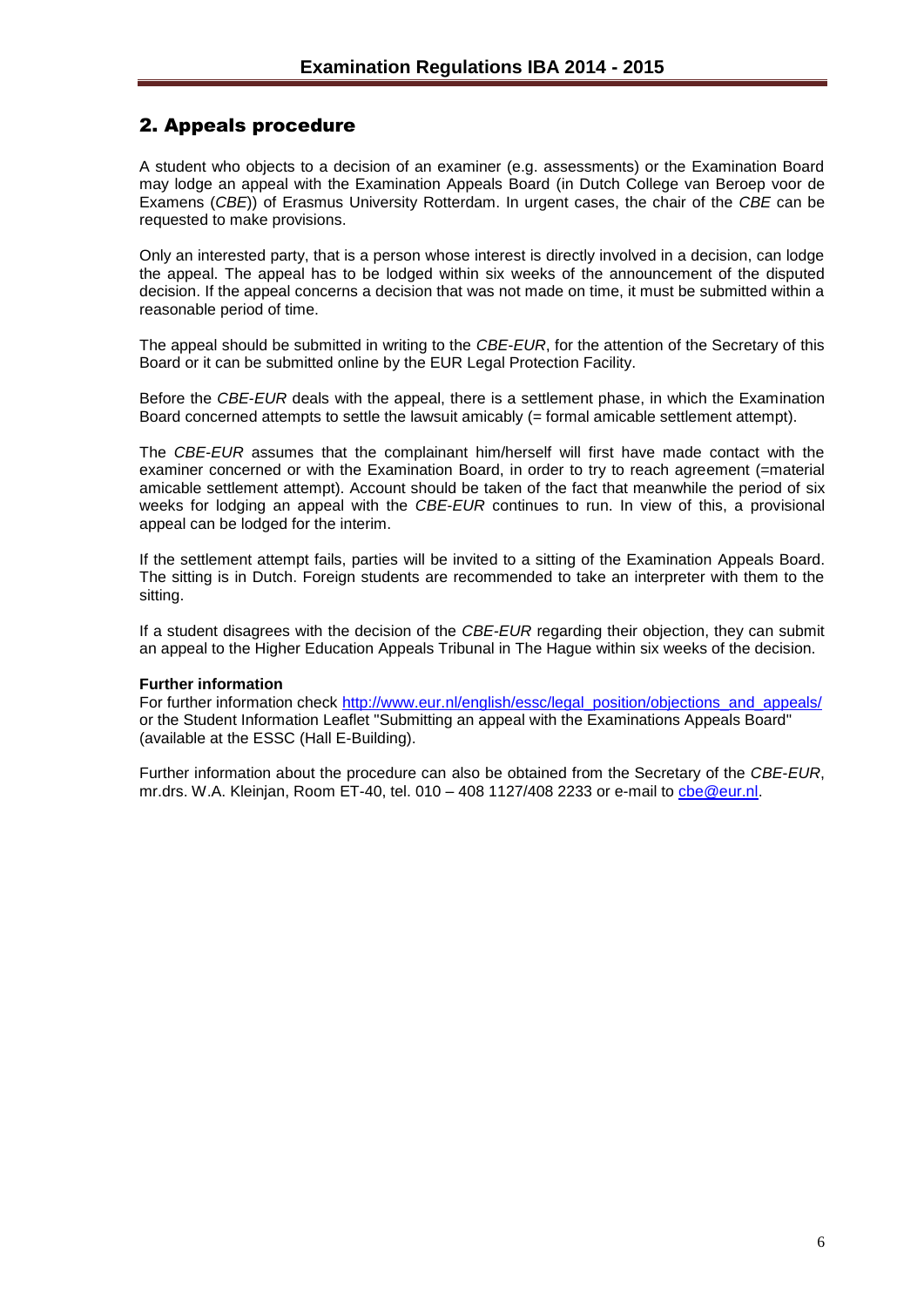# <span id="page-6-0"></span>3. Teaching and Examination Regulations of the Bachelor of Science in International Business Administration 2014-2015

# <span id="page-6-1"></span>**Section 1 – General**

#### <span id="page-6-2"></span>**Article 1.1 – applicability of the regulations**

These regulations are applicable to the curriculum and examinations of the bachelor's degree programme BSc in International Business Administration at the Rotterdam School of Management, Erasmus University, hereinafter referred to as the programme.

#### <span id="page-6-3"></span>**Article 1.2 – aims of the programme**

The programme is intended to impart knowledge, skills and insight in the area of International Business Administration in such a way that the graduate is capable of scientific and socially responsible professional practice in this area, and is qualified to take any desired advanced programme to become, among other things, a scientific researcher.

## <span id="page-6-4"></span>**Article 1.3 – definitions**

In the regulations, the following words shall have the following meanings:

- a. the law: the Dutch Higher Education and Research Act (*Wet op het hoger onderwijs en wetenschappelijk onderzoek* - *WHW*);
- b. rules and guidelines: the rules, guidelines and instructions of the Examination Board as referred to in article 7.12b of the law;
- c. exam: the total assessment of the performance of the student for separate examination parts of the programme, as referred to in article 7.10 of the law; the aforesaid examination parts together constitute an investigation into the knowledge, insight and skills of the student;
- d. examination part: a study unit of the programme, within the meaning of the law;
- e. ects: abbreviation of "European Credit Transfer System". The abbreviation of ects will be used as distinct from the previously used Dutch credits. One ects represents 28 hours of study; one credit 'old-style' represents 40 hours of study;
- f. examination: a written, oral or other investigation, including a practical, or a combination of these, into the insight, knowledge and skills of the student, and the assessment of the results of that investigation:
- g. practical: a practical exercise, as referred to in article 7.13 of the law, in one of the following forms:
	- writing a thesis,
	- writing a paper,
	- carrying out a research assignment,
	- $-$  taking part in a study visit,
	- carrying out a practical assignment,
	- $-$  taking part in another study activity aimed at the attainment of certain study skills;
- h. student: a person who is enroled at the university in order to pursue the study course and/or to take the exams and examinations of the programme; for the further application of these regulations, this word also means an enroled 'extraneous';
- i. Examination Board: the board referred to in article 7.12 of the law for administering examinations and for organizing and coordinating the examinations of the programme;
- j. academic year: the academic year runs from 1 September to the following 31 August (inclusive);
- k. the School: Rotterdam School of Management, Erasmus University;
- l. academic personnel:
	- a. the members of the academic staff of the School,
	- b. the trainee research assistants (AIOs) of the School,
	- c. the other academic personnel;
- m. academic staff:
	- a. the professors,
	- b. the associate professors of the School,
	- c. the assistant professors of the School;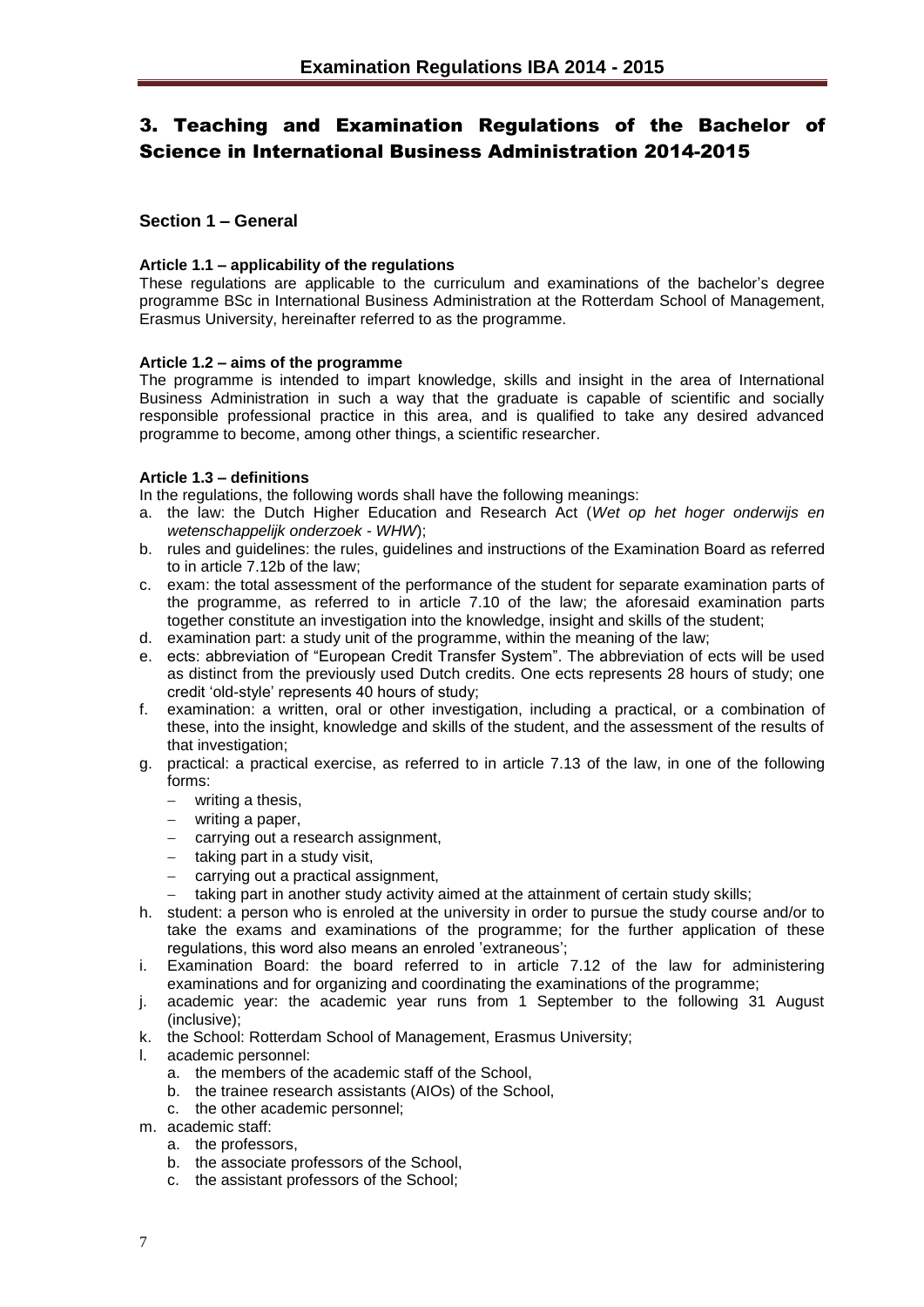n. Academic Director: the person who is responsible for the general management of the programme.

# <span id="page-7-0"></span>**Article 1.4 – degree**

- 1. Students who have successfully passed all the examination parts of the programme will obtain the degree of Bachelor of Science in International Business Administration.
- 2. The obtained degree will be written down on the Bachelor certificate.

#### <span id="page-7-1"></span>**Article 1.5 – instructions in connection with the master's degree programme and transfer**

1. The final examination of the bachelor's degree programme BSc in International Business Administration provides access to the following master's degree programmes of the School<sup>1</sup>: 60644 Business Administration (BA), the Accounting & Financial Management programme (AFM)

60453 Business Information Management (BIM);

60455 Entrepreneurship & New Business Venturing (Eship) <sup>2</sup>;

60409 Finance & Investments (FI) (additional selection criteria are applicable);

60456 Global Business & Stakeholder Management (GBSM);

60645 Human Resource Management (HRM);

60458 Management of Innovation (MI);

60063 Marketing Management (MM);

60457 Organisational Change & Consulting (OCC);

60093 Supply Chain Management (SCM);

60066 Strategic Management (SM).

- 2. On request, in very exceptional, compelling circumstances, the chairman of the Examination Board may grant a student enrolled in the bachelor's degree programme permission to be admitted to the master's degree programme, as referred to in the previous paragraph, before he has taken and passed the examinations of the programme, provided that the student has passed almost all components of the bachelor's degree programme and is likely to pass the bachelor's degree programme in due time.
- 3. Students who are enrolled in the master's degree programme by virtue of paragraph 2 will not be entitled to take the final examination of the master's degree programme as long as they are not in possession of a certificate showing that they have taken and passed the examinations of the bachelor's degree programme.

## <span id="page-7-2"></span>**Article 1.6a – teaching language**

The teaching for the programme is entirely in English. Derogations from this are not permitted.

#### <span id="page-7-3"></span>**Article 1.6b – the language in which the exams and examinations are held**

The exams and examinations for the programme are held in English. Derogations from this are not permitted.

#### <span id="page-7-4"></span>**Article 1.7 – participation educational activities**

Students are supposed to participate in every educational activity that the school offers regardless whether the activities are compulsory or not. This concerns not only lectures and study visits but also filling out course evaluations.

# <span id="page-7-5"></span>**Section 2 – Composition of the bachelor's degree programme**

#### <span id="page-7-6"></span>**Article 2.1 – full-time / part-time**

Within the scope of the law, the programme is only offered full-time.

l <sup>1</sup> Disclaimer: These access rights can be adjusted every academic year. It is likely that the programmes are becoming more selective in the near future.

<sup>2</sup> This programme will be named Strategic Entrepreneurship after the NVAO approval, probably by 1 January 2015.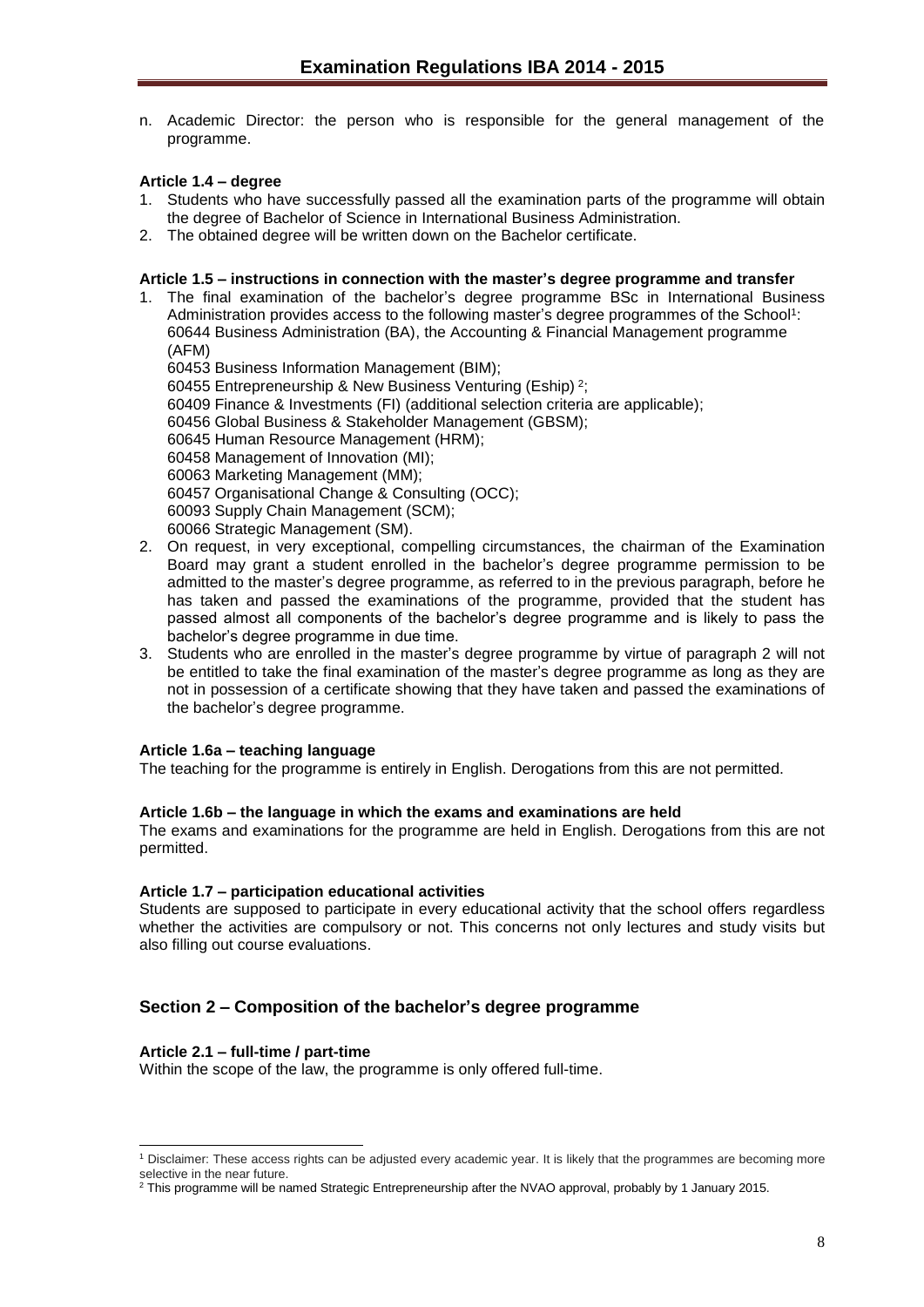# <span id="page-8-0"></span>**Article 2.2 – study load of the programme**

- 1. The programme has a study load of 180 ects (or 126 credits 'Dutch style')
- 2. The study load is expressed in whole ects.

#### <span id="page-8-1"></span>**Article 2.3 – composition of the programme**

1. The examination parts of the programme are divided in three years, specified in B1, B2 and B3. Each course year has a study load of 60 ects. The courses per year are:

| <b>B1</b>                                                                                                                                                                                                                                                                                                                                                                                                                                                                                                                                                                                                                                     |                                                                                                                                   |
|-----------------------------------------------------------------------------------------------------------------------------------------------------------------------------------------------------------------------------------------------------------------------------------------------------------------------------------------------------------------------------------------------------------------------------------------------------------------------------------------------------------------------------------------------------------------------------------------------------------------------------------------------|-----------------------------------------------------------------------------------------------------------------------------------|
| <b>Subjects</b><br><b>Introduction to Business</b><br>Methodology<br>Organizational Behaviour<br>Quantitative Methods & Techniques: Mathematics<br>Skills 1: IT<br><b>Operations Management</b><br>Microeconomics & Markets<br><b>Strategic Business Plan</b><br>Quantitative Methods & Techniques: Statistics<br><b>Skills 2: Effective Business Communication</b><br>Foundations of Finance & Accounting<br>Macroeconomics & Institutional Context<br><b>International Business</b><br>Skills 3: Academic Writing & Critical Thinking                                                                                                       | <b>ECTS</b><br>5<br>3<br>6<br>4<br>$\overline{2}$<br>5<br>5<br>6<br>4<br>3<br>6<br>5<br>$\overline{\mathbf{4}}$<br>$\overline{2}$ |
| B <sub>2</sub>                                                                                                                                                                                                                                                                                                                                                                                                                                                                                                                                                                                                                                |                                                                                                                                   |
| <b>Subjects</b><br>Organizational Theory & Dynamics<br><b>Quantitative Decision Making</b><br>Philosophy of Science<br>Leadership, Sustainability and Governance<br><b>Management Accounting</b><br><b>Applied Business Methods</b><br><b>Strategic Management</b><br>Cross Cultural Management/ International Case<br><b>Marketing Management</b><br>International Marketing Research<br><b>Technology Management</b><br>Corporate Finance                                                                                                                                                                                                   | <b>ECTS</b><br>6<br>6<br>3<br>5<br>6<br>6<br>6<br>5<br>5<br>3<br>$\overline{\mathbf{4}}$<br>5                                     |
| B <sub>3</sub><br><b>Subjects</b><br>Human Resource Management<br><b>Business Information Management</b><br><b>Foundations of Business Law</b><br>Innovation Management<br><b>Financial Accounting</b><br>Supply Chain Management<br>Trimester 7:<br>a choice from following options<br>international exchange (20 ects);<br>or: internship (15 ects), in combination with either a Language<br>$\bullet$<br>elective, an Elective approved by the Examination Board or the<br>Interim Project (5 ects);<br>or: minor (15 ects), in combination with either a Language<br>٠<br>Elective, an Elective approved by the Examination Board or the | <b>ECTS</b><br>5<br>5<br>4<br>4<br>5<br>5<br>20                                                                                   |

Interim Project (5 ects)

Research Training/Bachelor Thesis 12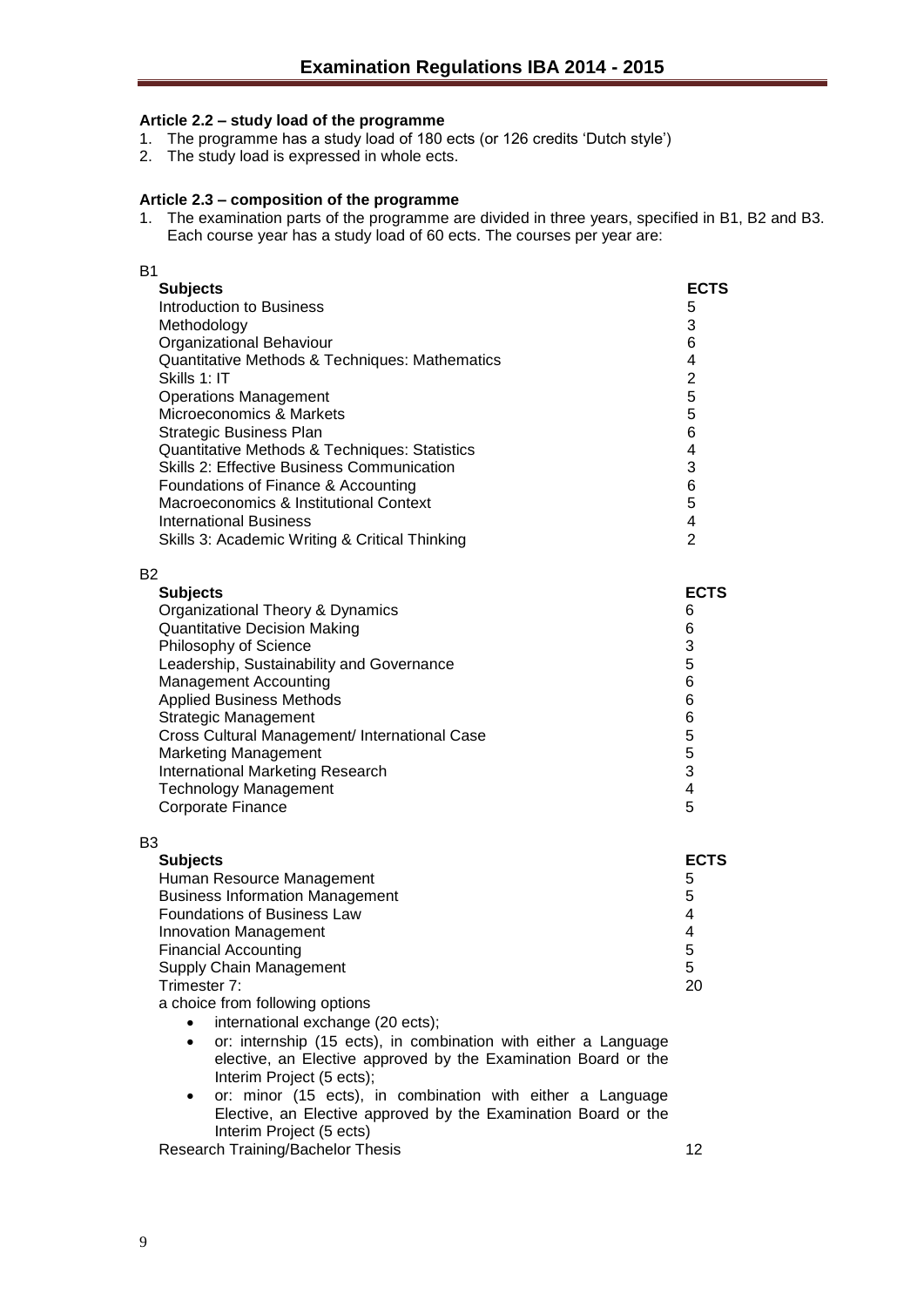- 2. The further descriptions of the examination parts referred to in paragraph 1 including obligatory practical examinations, as stated in the Sin-Online Course Guide and/or the Course Manual of the programme, constitute an integral part of these Teaching and Examination Regulations, without prejudice to the other provisions set out in these regulations.
- 3. The student chooses a minor as referred to in the first paragraph from the permitted minors of the EUR or RSM minor register.
- 4. If approved by the Examination Board, the minor or internship may be replaced by one or more electives with a minimum amount of 15 ects in total. The Examination Board will grant their permission if they conclude that the content and level of the elective(s) is of university level and supervised and assessed by university examiners. In this context, the Examination Board may establish and publish a Trimester 7 Elective list with approved courses and projects and further approval procedures.
- 5. Furthermore, electives should not have too much overlap of content with another course of the degree programme: for example it is not allowed to do a second internship as an elective.
- 6. The international exchange and the language elective will only be awarded with a pass or fail. Furthermore, the maximum ects that can be achieved with a language elective is 5 ects.
- 7. The total size of Trimester 7 should not exceed 20 ECTS unless the exceeding is caused by the size of one course. If a student chooses to do the International Exchange Programme then this examination part has precedence over any other examination part – such as the Interim Project, minor or internship – into the degree programme.
- 8. The annex to this Regulation specifies the various combinations possible within Trimester 7.

## <span id="page-9-0"></span>**Article 2.4 – exemption from obligatory practical examinations**

In exceptional cases, the Examination Board can grant exemption from the obligation to take part in a practical examination. In that case, the Examination Board can decide that the practical examination should be carried out in another way, to be determined by the Examination Board.

# <span id="page-9-1"></span>**Section 3 – Taking Examinations**

#### <span id="page-9-2"></span>**Article 3.1 – time periods and frequency of examinations; examination schedule; reexaminations and extra opportunities to take examinations**

- 1. The opportunity to take written examinations (except for practicals and bonus tests) belonging to the examination parts referred to in article 2.3 is given twice per academic year: the common examination during or at the end of the course and one common re-examination at the end of the academic year. However, students may take part in no more than 4 re-examinations of B1 each academic year.
- 2. In derogation from the provisions set out in paragraph 1, the opportunity to take a written examination belonging to an examination part for which the instruction is the last to be taught in a specific academic year, is given twice more in the subsequent academic year. In case the examination concerned is a bachelor elective, the regulations of the programme that offers the bachelor elective are applicable.
- 3. Examinations that are taken in a way other than written can be taken at least once per year.
- 4. The student has a free choice in the number of times that he/she wishes to take a written examination. The result is the last grade obtained. If the material to be studied for an examination has changed, the new material must be studied. For the examinations of course year B1 applies that once the BSA norm as specified in article 9.2 – whether or not by means of compensation – is met, these examinations may not be retaken.
- 5. Without prejudice to applicable regulations regarding a period free of examinations, and with due observance of the other provisions set out in these regulations, and of the Rules and Guidelines established by the Examination Board, the Academic Director establishes an examination schedule before the start of the academic year. In the event of urgent exceptional circumstances, the Academic Director can change the examination schedule during the academic year, provided that the change is announced in good time, and no later than the start of the registration period of the examination period concerned, via Erasmus Magazine, the Current Student Pages and/or Sin-online.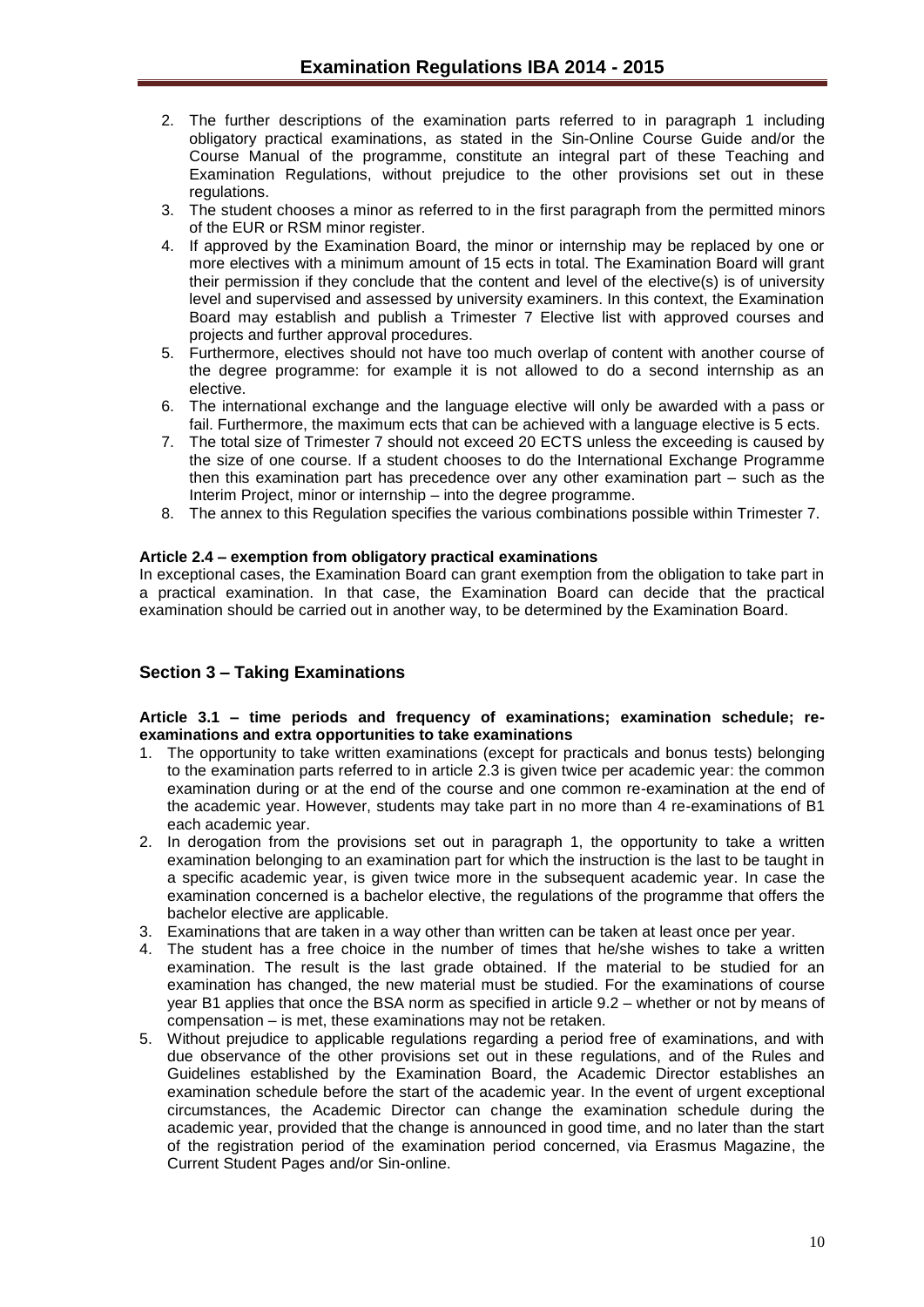- 6. In exceptional cases the Examination Board can, at the request of the student, decide that an extra opportunity to take an examination will be offered, in derogation from the examination schedule.
- 7. If no indication is given in these regulations concerning how many times per academic year an examination can be taken, because that examination relates to an examination part that is not taught in the programme, the provisions on this matter in the relevant Teaching and Examination Regulations are applicable, unless the Examination Board has made a decision in derogation from these, on the understanding that it must be possible to take the examination at least once per academic year.

## <span id="page-10-0"></span>**Article 3.2 – form of the examinations**

- 1. The examinations of the programme are taken in written and/or oral form and/or by means of practical exercise, unless the Examination Board has decided otherwise.
- 2. If the Examination Board decides that the form as referred to in the foregoing paragraphs shall be different, it will announce this to the students no later than two months before the examination is to be held.
- 3. The elaborations in the form of the examinations as referred to in paragraphs 1 and 2, stated in the most recent version of the Undergraduate Catalogue for the programme, constitute an integral part of these Teaching and Examination Regulations, without prejudice to the other provisions set out in these regulations.
- 4. In exceptional cases the Examination Board may, at the request of the student, decide to permit derogations from the provisions set out in paragraphs 1 and 2.
- 5. Physically impaired students or students disabled through the senses are offered the opportunity to take the examinations in a manner adapted as far as possible to their individual handicap. The Examination Board will, if necessary, obtain expert advice before making a decision.

## <span id="page-10-1"></span>**Article 3.3 – oral examinations**

- 1. No more than one person will be given an oral examination at a time, unless the Examination Board has decided otherwise.
- 2. An oral examination is taken in public, unless in an exceptional case the Examination Board or the examiner concerned has decided otherwise, or the student has objected to this.

## <span id="page-10-2"></span>**Article 3.4 – sequence of examinations**

- 1. Students may do a minor as referred to in article 2.3 paragraph 1 if they have obtained at least 60 ects of the programme.
- 2. Students may officially register for the internship as referred to in article 2.3 paragraph 1 if they have successfully passed B1.
- 3. The examinations relating to the examination parts of B2 and B3 may not be taken before the first-year phase (B1) of the programme has been passed, unless and insofar the Examination Board has granted permission to proceed the programme based on 9.2, paragraph 2.
- 4. Students may start their Research Training/ Bachelor Thesis and electives if they have passed all components of B1.

# <span id="page-10-3"></span>**Section 4 – Result of Examinations**

## <span id="page-10-4"></span>**Article 4.1 – determining, announcing and recording results of examinations; marking period**

- 1. After an oral examination has been taken, the examiner determines the result immediately, and gives the student a written explanation of this.
- 2. The examiner determines the result of a written examination as soon as possible, and no later than four weeks after the day on which it was taken. And no later than three weeks in case of first year examinations due to the binding study advice. In the event of *force majeure*, the Examination Board can permit derogation from this period.
- 3. The Department for Exam Administration RSM checks compliance with the marking period, and in the event that it is likely to be exceeded, reports this in good time to the chairman of the Examination Board.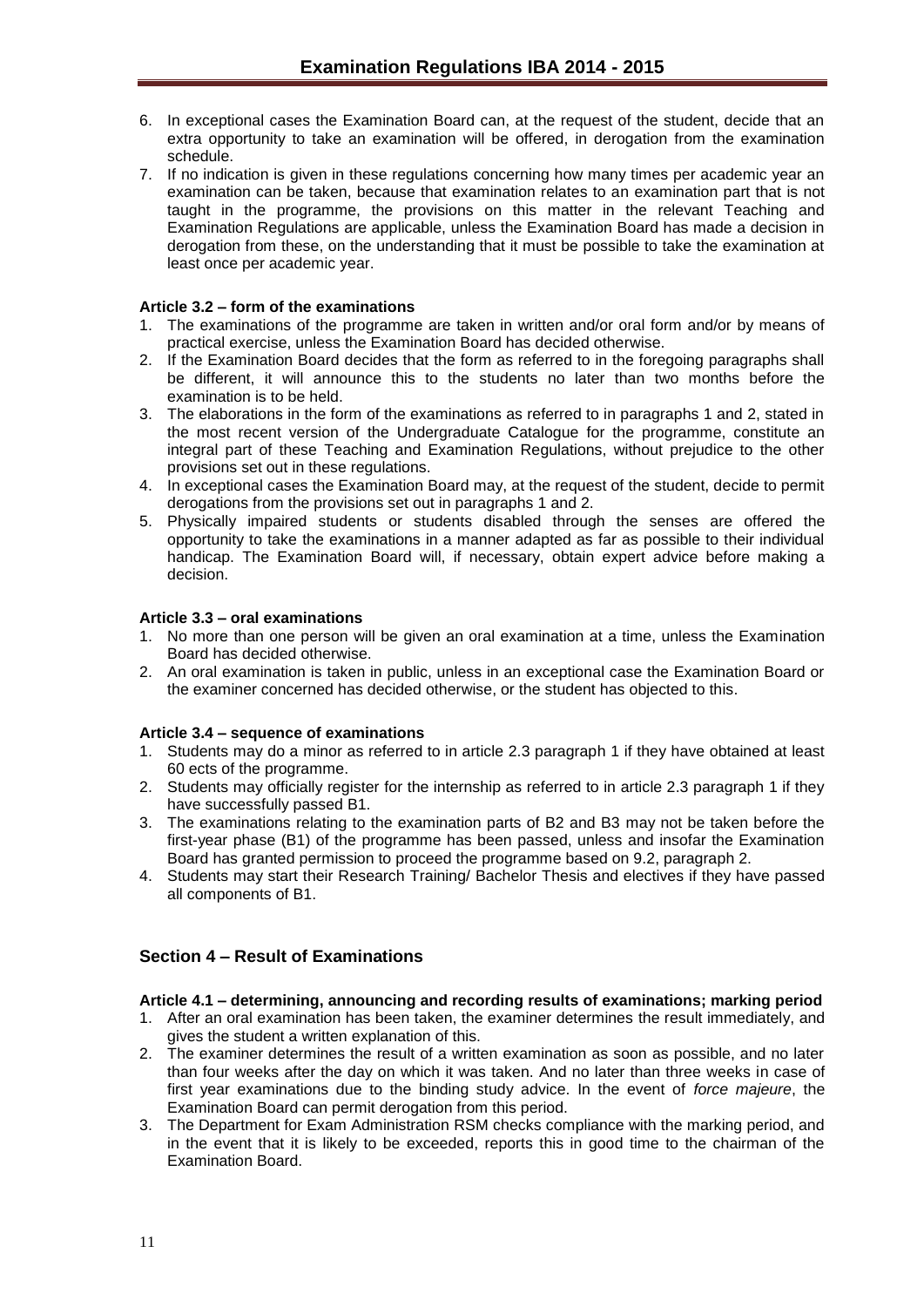- 4. With regard to an examination that is to be taken in a manner other than oral or written, the Examination Board decides in advance in what way and within what period the student will be given a written explanation of the result.
- 5. The examiner immediately reports the result to the Department for Exam Administration RSM, which then informs the student of this in writing.
- 6. The Department for Exam Administration RSM is responsible for recording the results of exams and examination parts. This Office also records what certificates have been presented to a student. No information about recorded data, with the exception of data about the certificates awarded, is given to anyone other than the student, the Examination Board, the directors of the programme, the Executive Board, the student advisor, the student counsellor and the Examinations Appeals Board (*CBE*). With the permission of the student, there may be derogation from the provisions set out in the last sentence.
- 7. The involvement of the Department for Exam Administration RSM as referred to in the previous paragraphs is without prejudice to the provisions in this matter determined by the Executive Board.
- 8. The written explanation concerning the result of an examination contains information about the way in which the student can lodge an appeal with the Examinations Appeals Board (*CBE*).

## <span id="page-11-0"></span>**Article 4.2 – period of validity**

- 1. Unless otherwise mentioned, the term of validity for the examination components passed is six years. The Examination Board may extend the term of validity if, in its judgement, the knowledge, insights and skills relating to the examination component in question are not obsolete.
- 2. The Examination Board can impose, with respect to an examination part taken and passed more than six years previously, an additional or alternative examination, before the student is admitted to take the exam concerned.
- 3. If an examination component should be tested by more than one examination, the term of validity of the partial result shall be limited to the academic year in which the partial examinations are taken, unless the examiner determines otherwise.

#### <span id="page-11-1"></span>**Article 4.3 – Perusal and explanatory opportunity**

- 1. Interested parties will be given an opportunity to see the questions and assignments of the examination concerned, along with the criteria for assessment. The examiner will organise this opportunity as soon as possible after the assessment of the examination, but no later than four weeks after the results of the written examination have been announced.
- 2. During the term mentioned in paragraph 1, persons who have taken written examinations may peruse their assessed work. The examiner shall determine the location and time of perusal. The examiner may combine perusal with the explanatory opportunity mentioned in paragraph 1.
- 3. In the event that a student can demonstrate that he/she was prevented from being at the assigned location and time for the perusal mentioned in paragraph 2, due to *force majeure*, at the request of the student an alternative opportunity will be offered, if possible within the term mentioned in paragraph 1.

#### <span id="page-11-2"></span>**Article 4.4 - Archiving period of written examinations**

- 1. The assignments, answers and the assessment of the written examinations will be archived (in paper or electronic form) for two years after the assessment.
- 2. The Research Training/Bachelor Thesis and the assessment thereof will be archived (in paper or electronic form) for seven years after the assessment.

## <span id="page-11-3"></span>**Section 5 – Exemption**

#### <span id="page-11-4"></span>**Article 5.1 – exemption from examinations**

- 1. The Examination Board can, at the request of the student, grant exemption from an examination part referred to in article 2.3, paragraph 1 on the grounds of:
	- having passed one or more examination(s) belonging to one or more examination part(s) of another university programme in the Netherlands, provided that this/these is/are, in the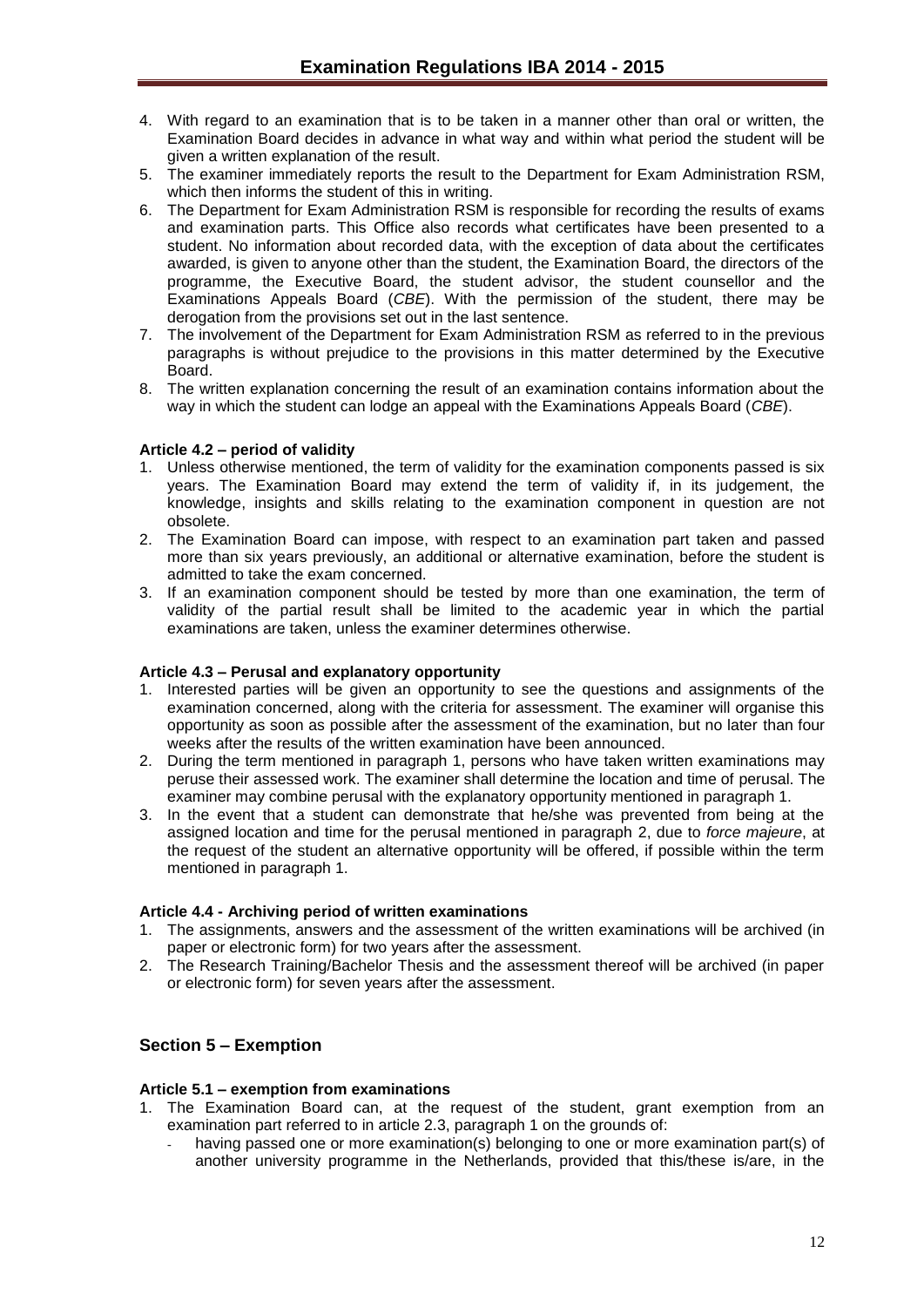opinion of the Examination Board, equivalent or comparable in terms of content, study load and level; or

- having passed one or more examination(s) belonging to one or more examination part(s) of a higher professional programme in the Netherlands, provided that this/these is/are, in the opinion of the Examination Board, equivalent or comparable in terms of content, study load and level; or
- having passed one or more examination(s) belonging to one or more examination part(s) of a higher education programme outside the Netherlands, provided that this/these is/are, in the opinion of the Examination Board, equivalent or comparable in terms of content, study load and level; or
- proof of relevant knowledge and experience gained outside the education in the aforesaid categories, provided that this is equivalent or similar in terms of nature, content and level to the examination part of the programme for which exemption is requested; or a combination of the aforesaid categories.

The Examination Board may ask the examiner(s) concerned for advice before making a decision.

2. Up to a maximum of 60 ects of the programme will be exempted.

# <span id="page-12-0"></span>**Section 6 – Result of the Exam**

#### <span id="page-12-1"></span>**Article 6.1 – the result of the exam and active degree granting**

- 1. After all the examination parts of the bachelor's exam have been taken, the exam has been passed, unless the Examination Board decided that the exam also includes its own investigation into the knowledge, understanding and skills of the student.
- 2. Students who have passed the exam will be issued the degree Bachelor of Science. (BSc).
- 3. The head of the Department for Exam Administration RSM establishes rules and regulations for the application for the final exam. These rules and regulations require the approval of the Examination Board and must be timely and adequately disclosed.

## <span id="page-12-2"></span>**Section 7 – Previous Education and Selective Admission Procedure**

#### <span id="page-12-3"></span>**Article 7.1 – alternative requirements for deficiencies in previous education; requirements for English language**

- 1. Deficiencies in the previous education with regard to the subject Mathematics are eliminated by passing the Mathematics deficiency test to be taken for this purpose. This test is at the same level as the VWO exams Mathematics A or B (VWO new system), Mathematics A1,2 or B1 (VWO old system) or the International Baccalaureate: Mathematics, standard level. The precise subjects are announced at least one month in advance.
- 2. The requirement concerning mastery of the English language is fulfilled if the candidate has either passed the final examination in English at VWO level, or can submit TOEFL 80 with no sub scores below 20 or IELTS 6.0 with no sub scores below 6.0, or a similar result on a test that can be equated with these, or passes the English deficiency test organized by the institution; however, no further requirements concerning mastery of the English language are imposed for candidates who come from English-speaking countries or who have taken English-language secondary education in the Netherlands or abroad.

## <span id="page-12-4"></span>**Article 7.2 – equivalent previous education**

- 1. To those who have diplomas of secondary or pre-university education, whether or not awarded in the Netherlands, which are deemed in ministerial regulations to be at least equivalent to the Dutch diploma of pre-university education, article 7.1 is applicable *mutatis mutandis*.
- 2. Those who have other diplomas of secondary or pre-university education awarded outside the Netherlands, which in the country of origin give access to university education, can be granted exemption by the Executive Board from the requirements of previous education referred to in article 7.24, paragraph 1 of the law, provided that they fulfil the requirements stated in article 7.4 of these regulations.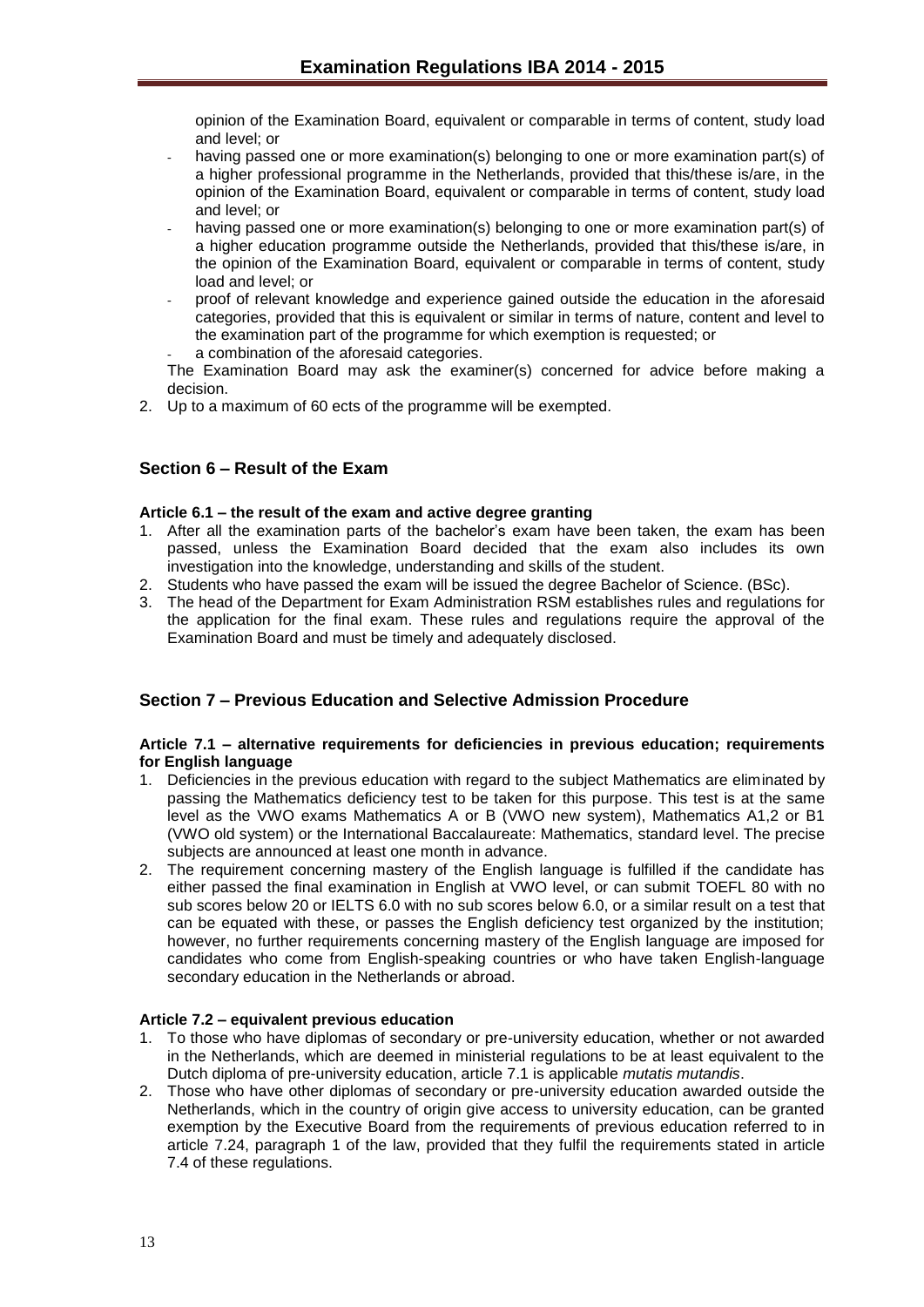# <span id="page-13-0"></span>**Article 7.3 – colloquium doctum**

- 1. For the entrance examination as referred to in article 7.29 of the law, hereinafter referred to as the *colloquium doctum*, the following requirements are set:
- **English:**
	- TOEFL 80 with no sub scores below 20 or IELTS 6.0 with no sub scores below 6.0;
- **Mathematics:**
	- Knowledge of mathematics, as required for the subject Mathematics A or B, A1,2 or B1 final examination of VWO with a grade of 7.0 (out of 10) or higher,
	- or the International Baccalaureate: Mathematics, a grade of 5 or higher for Mathematics Standard Level or a grade of 4 or higher for Mathematics Higher Level;
- 2. The selective admission procedure mentioned in Article 7.5 is in place.
- 3. The term of validity for the test results passed is two years

## <span id="page-13-1"></span>**Article 7.4 – entrance requirements for those with a non-Dutch diploma that is not deemed in the ministerial regulations to be equivalent to the Dutch VWO diploma**

Those with diplomas as referred to in article 7.2, paragraph 2 may be admitted to the programme by the Executive Board after they have fulfilled the requirements stated in article 7.3 that are applied within the scope of the *colloquium doctum* with regard to the subjects English and Mathematics.

## <span id="page-13-2"></span>**Article 7.5– selective admission procedure**

- 1. With reference to article 7, paragraph 5 of the 'Experimentenwet', a selective admission procedure is in place for the Bachelor programme in International Business Administration.
- 2. Next to the regular, formal requirements as included in articles 7.1 and 7.2. of the Teaching and Examination Rules of the programme, following admission criteria apply:

a. For holders of all diploma's that qualify for the programme:

- a priority for applicants with a relevant international background: nationality, place of birth, place of residence, education, experience; to be proven by the motivation letter (see below);
- $-$  a priority for applicants with strong international ambitions; to be proven by the motivation letter;
- a priority for applicants with a proven interest for international aspects of the respective courses attended at secondary school. As proven interest will primarily be considered the way in which the compulsory assignments are geared towards international aspects of the course. Within the Dutch educational system it will mainly be the so-called 'profielwerkstukken' that will be evaluated;
- b. For holders of the Dutch VWO diploma:
- c. a final average grade of 7.0 or higher;
	- $-$  a grade of 7.0 or higher for English;
	- a grade of 7.0 or higher for Mathematics;
- d. For holders of the Dutch HBO propedeutic diploma:
	- an average grade of 7.0 (out of 10) or higher over pre-HBO studies and over the first year of HBO studies;
	- mathematics entrance exam Erasmus University Rotterdam with a grade 7.0 (out of 10) or higher. Exempted from this test are:
		- students who did the Dutch VWO before HBO and successfully passed Mathematics A1,2 or Mathematics B with a grade of 7.0 (out of 10) or higher or
		- students who did the Dutch VWO as from 2009 before HBO and successfully passed the new Mathematics A or Mathematics B with a grade of 7.0 (out of 10) or higher;
	- TOEFL or IELTS official test results if students do not have a VWO diploma;
- e. For holders of the International Baccalaureate (IB) diploma:
	- 33 credits or more, for which the Extended Essay (EE), Theory of Knowledge (TOK) and Creativity, Action Service (CAS) may be included;
	- $-$  a grade of 5 or higher for Mathematics Standard Level or a grade of 4 or higher for Mathematics Higher Level;
- f. For holders of the European Baccalaureate (EB) diploma:
	- $-$  a final average grade of 7.0 or higher;
	- $-$  a grade of 7.0 or higher for English;
	- a grade of 7.0 or higher for Mathematics, minimum 3 hrs/week;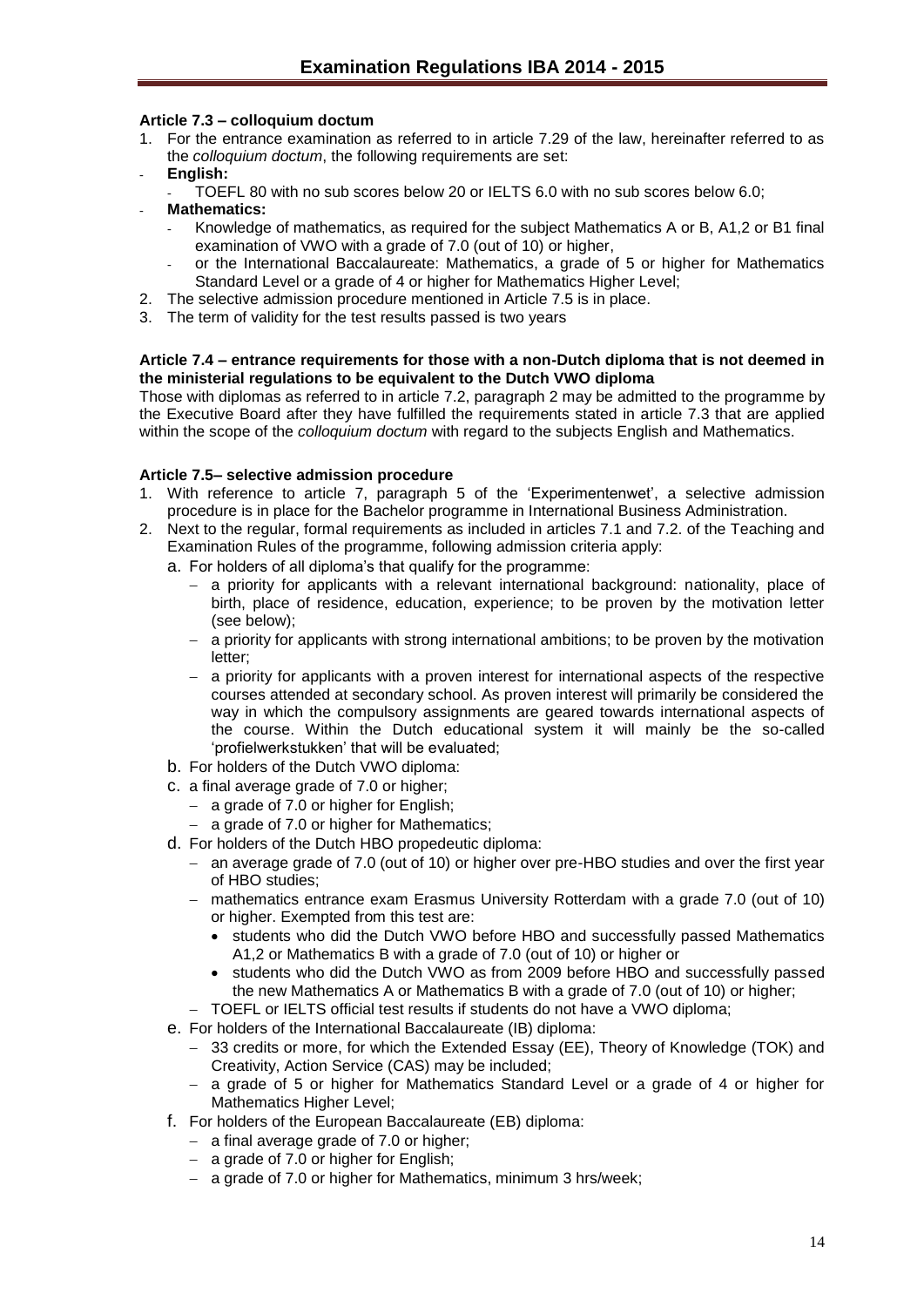- g. For holders of the German Abitur:
	- a final average grade (Durchschnittsnote) of 1.8 or higher;
	- $-$  a grade of 10 or higher for English;
	- a grade of 10 or higher for Mathematics;
- h. For holders of the French Baccalaureate:
	- a final average grade of 13/20 or higher (OIB honours 12.5/20):
	- a grade of 13/20 or higher for English (OIB honours 12.5/20);
	- a grade of 13/20 or higher for Mathematics (OIB honours 12.5/20);
	- TOEFL 80 with no sub scores below 20 or IELTS 6.0 with no sub scores below 6.0;
- i. For holders of Chinese secondary school exams:
	- $-$  a final average grade of 80/100 or 120/150;
	- GaoKao, with a minimum score of 500 (300 for applicants from the Jiangsu province; 420 for applicants from Shanghai province; 650 for applicants from Hainan province);
	- preferably at least one year of university education (at a recognized institution);
	- mathematics entrance exam Erasmus University Rotterdam;
	- TOEFL 80 with no sub scores below 20 or IELTS 6.0 with no sub scores below 6.0;
	- Nuffic certificate;
- j. For holders of other non-Dutch diplomas:
	- $-$  a final average grade at 70 % level;
	- $-$  a grade at 70 % level for English;
	- a grade at 70 % level for Mathematics;
	- TOEFL 80 with no sub scores below 20 or IELTS 6.0 with no sub scores below 6.0;
	- mathematics entrance exam Erasmus University Rotterdam with a grade of 7.0 (out of 10) or higher.

Additionally, all applicants need to send in a two-page motivation letter and an overview of school grades.

- 3. The motivation letter should include information on:
	- relevant international background, experience and education;
	- motivation for the IBA programme;
	- motivation for RSM;
	- international future ambitions
- 4. Students should apply for the programme before May 1 each year.
- 5. The Board of the University has installed a Selection Committee within RSM. The Selection Committee conducts the selection procedure according to the regulations set within the 'Experimentenwet' and the Teaching and Examinations Regulations. A rolling admission applies to the IBA programme. This means that students can apply throughout the year and will be informed on the outcome of their application within six weeks of their application, provided that they submitted the necessary documents and fulfilled the requirements (such as an Englishlanguage test and/or math entrance exam if applicable). Decisions of the Selection Committee are open to appeal at the Appeals Board of Erasmus University within 6 weeks after the decision has been sent to the applicant.

## <span id="page-14-0"></span>**Section 8 – Study Counselling**

#### <span id="page-14-1"></span>**Article 8.1 – study counselling and advice**

- 1. The Department for Exam Administration RSM is responsible, without prejudice to the respective provisions of the Executive Board, for recording the study results in such a way that each student can be given an overview at least once per quarter of the results that he/she has obtained in relation to the study and exam programme of the programme.
- 2. The Dean is responsible for the study counselling of students who are enroled for the programme, partly in order to assist their orientation towards possible study paths within and outside the programme.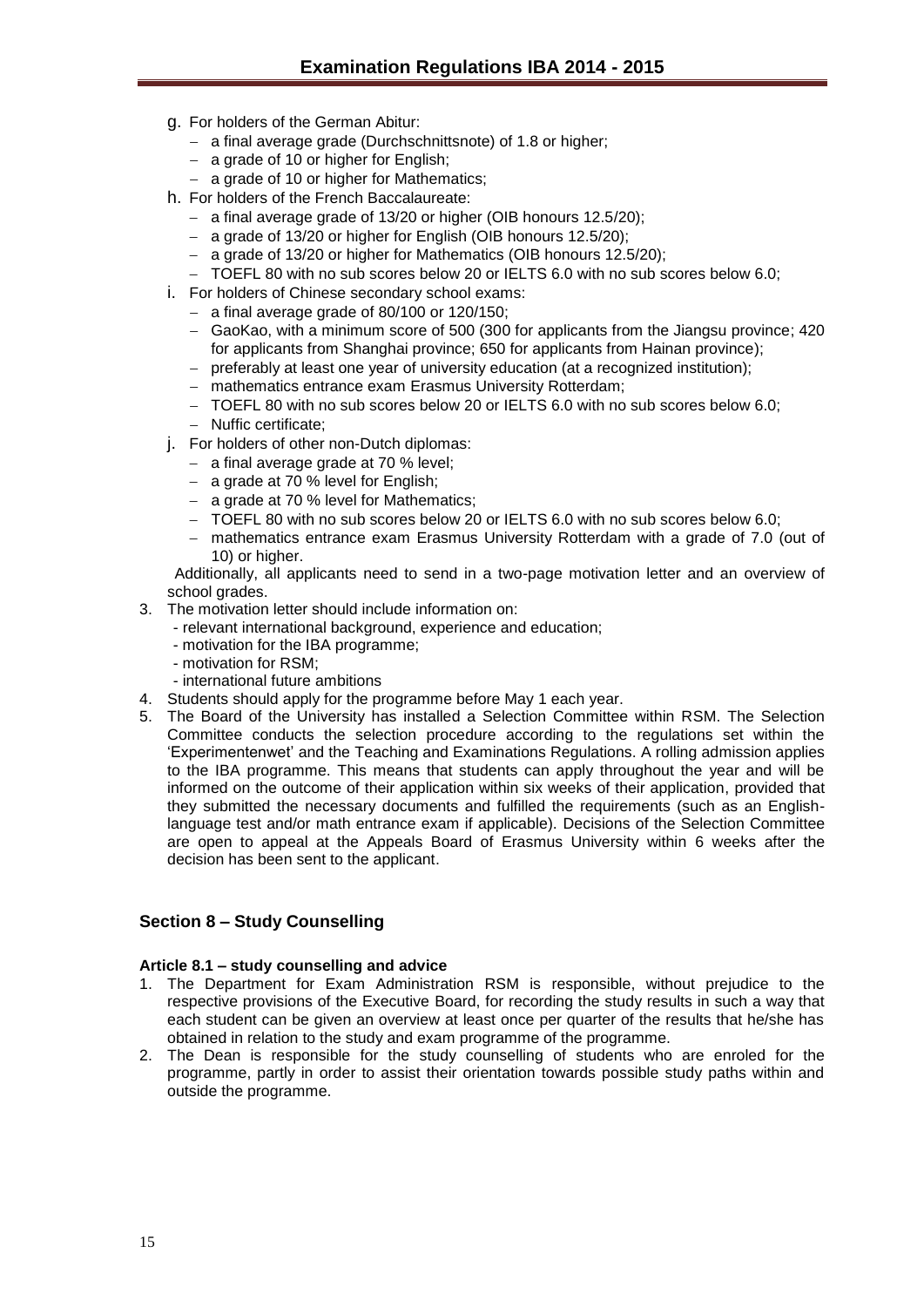# <span id="page-15-0"></span>**Section 9 – The Binding Study Advice**

#### <span id="page-15-1"></span>**Article 9.1 – rejection**

On the grounds of article 7.8b, paragraph 3 of the law, the dean of the School can prohibit further studies, as long as the student has not yet passed or has been exempt from the first-year phase (B1) of the programme. This rejection is given only if the student, with due consideration of his/her personal circumstances, is not regarded as suitable for the programme, because his/her study results do not fulfil the norms as referred to in article 9.2 of these regulations. This prohibition is valid for a period of three academic years.

#### <span id="page-15-2"></span>**Article 9.2 – norms**

- 1. At the end of the first year of enrolment all examination parts of the teaching programme of the first year (B1) must have been obtained. In this regard exempted or compensated parts are considered to be obtained.
- 2. The Examination Board can adjust the above mentioned norm on the base of an individual study plan, as referred to in article 9.5, paragraph 2, provided that the student must obtain all examination parts of the teaching programme of the first year (B1) at the end of the second year of enrolment.

The Examination Board shall decide as soon as possible, but in any case, within four weeks after submission of the individual study plan, taking into account the circumstances, the study delay and the possibility of the student to continue the programme. In case the development of the personal circumstances gives cause to, the Examination Board can adjust the individual study plan and the norm on motivated request of the student and after consultation with the student adviser.

The adjusted norm will be expressed in whole ects credits or number of courses, specifying the period within which the adjusted norm must be met.

#### <span id="page-15-3"></span>**Article 9.3 – times**

The programme's recommendation regarding the continuation of studies is issued after the last reexamination of the examination parts of the first-year phase (B1) at the end of the academic year, but no later than the start of the new academic year.

#### <span id="page-15-4"></span>**Article 9.4 – student counselling and monitoring of students' progress**

- 1. During the first year of enrolment, the Examination Board of the programme issues on at least two occasions (after the first and after the second term) a provisional recommendation regarding continuation of studies to those students who, on the grounds of the obtained number of ects, are not expected to fulfil the norms stated in article 9.2 of these regulations.
- 2. The further regulation of student counselling and monitoring of students' progress during the first-year phase (B1) is described in the Undergraduate Catalogue for the programme.

#### <span id="page-15-5"></span>**Article 9.5 – personal circumstances**

- 1. The personal circumstances that are taken into consideration when the recommendation regarding the continuation of studies is issued are:
	- sickness, handicap or pregnancy of the student concerned,
	- special family circumstances,
	- membership of the University Board, the Faculty (School) Board or the Programme Committee,
	- other circumstances as referred to in article 2.1 of the Implementation Decree of the Higher Education and Research Act (*WHW*).
- 2. A student who, as a result of personal circumstances, can reasonably be expected to incur prolongation of the programme must report this in good time to the student adviser. The purpose of this report is to restrict the prolongation of the programme as a result of the circumstances and, if necessary in the opinion of the student adviser, to formulate an individual study plan. The report is made in good time if it is made within four weeks of the commencement of the circumstances. If the circumstances are such that the student or the manager of his/her affairs does not have the opportunity to report this within four weeks, the reporting in good time or otherwise will be assessed in the light of those circumstances.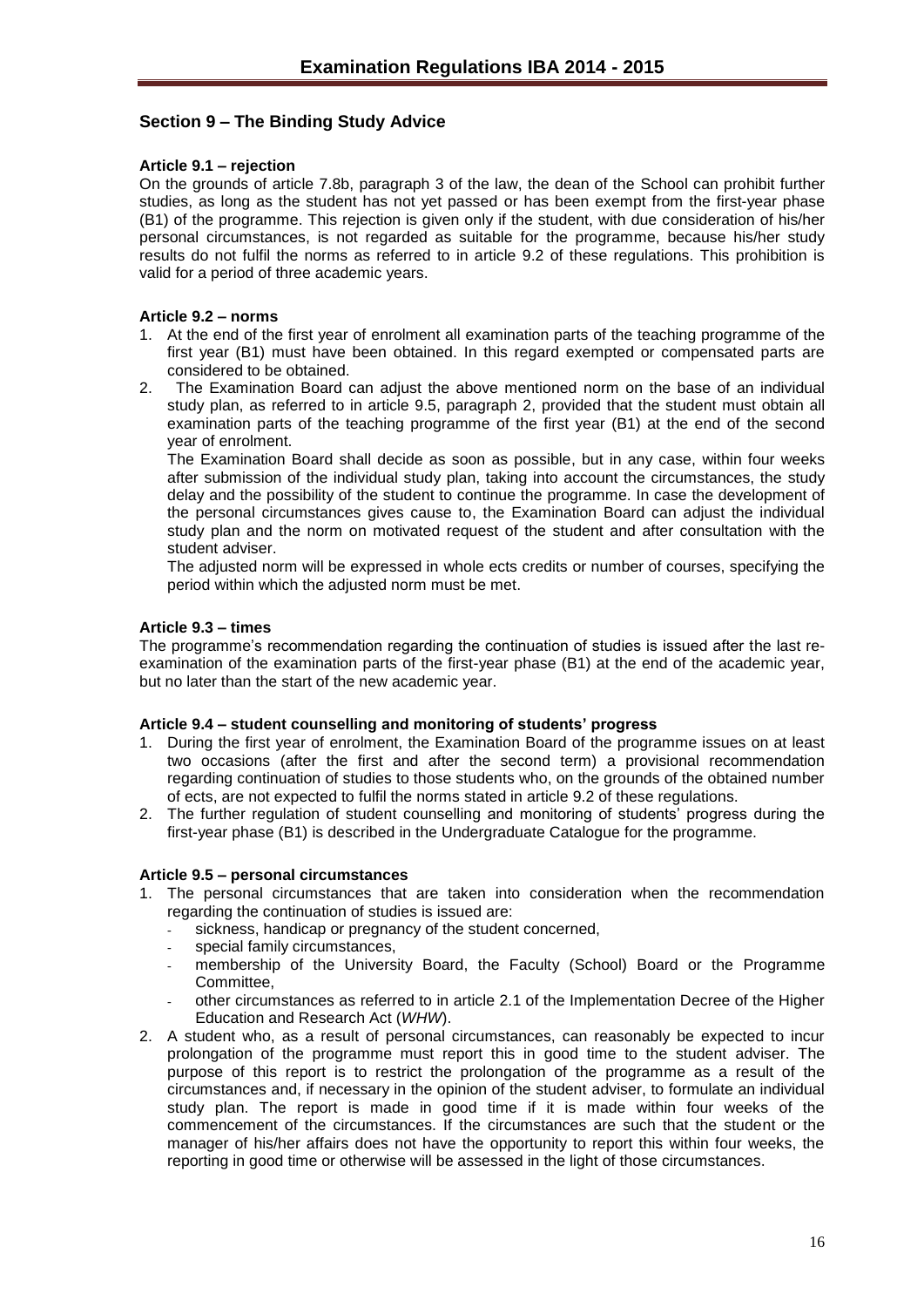If the individual study plan also implies that the first year (B1) cannot be completed within the first year of enrolment, then the individual study plan needs to be submitted to the Examination Board for approval no later than two weeks before the end of the first academic year.

#### <span id="page-16-0"></span>**Article 9.6 – content and form of the recommendation regarding the continuation of studies**

- The recommendation regarding the continuation of studies is issued in written form and contains:
- a. the norm that applies for the student concerned, expressed in the number of ects and/or courses of the first-year phase (B1) to be obtained;
- b. the number of credits and/or courses of the first-year phase (B1) obtained;
- c. if the norm has not been obtained, the personal circumstances that have been taken into consideration;
- d. whether or not a rejection has been attached, as referred to in article 7.8b, paragraph 3 of the law;
- e. if a rejection is attached to the recommendation regarding the continuation of studies:
	- 1. the information that the student may not enrol as a student or external student for the programme for the next three academic years,
	- 2. advice about continuation of studies within or outside the Erasmus University Rotterdam;
- f. the possibility of appeal to the Examination Appeals Board (*CBE*) and the period within which the appeal must be lodged.

#### <span id="page-16-1"></span>**Article 9.7 – hardship clause**

If application of the rules of this Section results in unreasonable or unfair situations with respect to the student or a group of students, the student or group of students concerned may submit a written and reasoned request for derogation from the said rules to the dean of the School. The dean of the School can, after consultation with the Examination Board and student counsellor, derogate from these rules in favour of the student or group of students.

# <span id="page-16-2"></span>**Section 10 – Calculation Rules for Establishing Students' Progress**

## <span id="page-16-3"></span>**Article 10.1 – calculation rules for establishing students' progress**

For the annual establishment of students' progress by the Executive Board within the scope of student grants and loans, the following calculation rules are used for the allocation of credits to the study results obtained:

- a. Credits are awarded for study units that are completed with a pass 5.5 or higher. The credits are awarded for the academic year in which the pass has been obtained.
- b. Credits are awarded on the level of examination parts for which credits are explicitly stated in the list of article 2.3, i.e. no other credits or bonus points are awarded than those stated in Art. 2.3.
- c. In derogation from the provisions set out under a., credits can also be awarded for study units that are completed with a result that, according to the provisions set out in the Rules and Guidelines established by the Examination Board, can be compensated with high(er) results for other study units Credits are then awarded for the academic year during which the compensation as referred to in the previous sentence is actually made.
- d. If a previously obtained pass or compensated unsatisfactory (part-) result becomes invalid or can no longer be brought into an examination that is to be taken, this has no influence on the (previous) award of credits for the study unit concerned. That is to say, once credits have been awarded, they remain in effect for the application of this article.
- e. For study units for which credits have previously been awarded, credits cannot be awarded for a second time, even if the student (again) obtains a pass for the study unit concerned.
- f. For the application of this article, no credits are awarded for exemptions.
- g. Students who take study units of other programmes as part of the bachelor's or the master's degree programme, with the approval of the Examination Board, are awarded a number of credits for these, to be established by the Examination Board, in the academic year in which these examination parts are completed with a pass result. The calculation rules referred to in this article are applicable here, *mutatis mutandis*.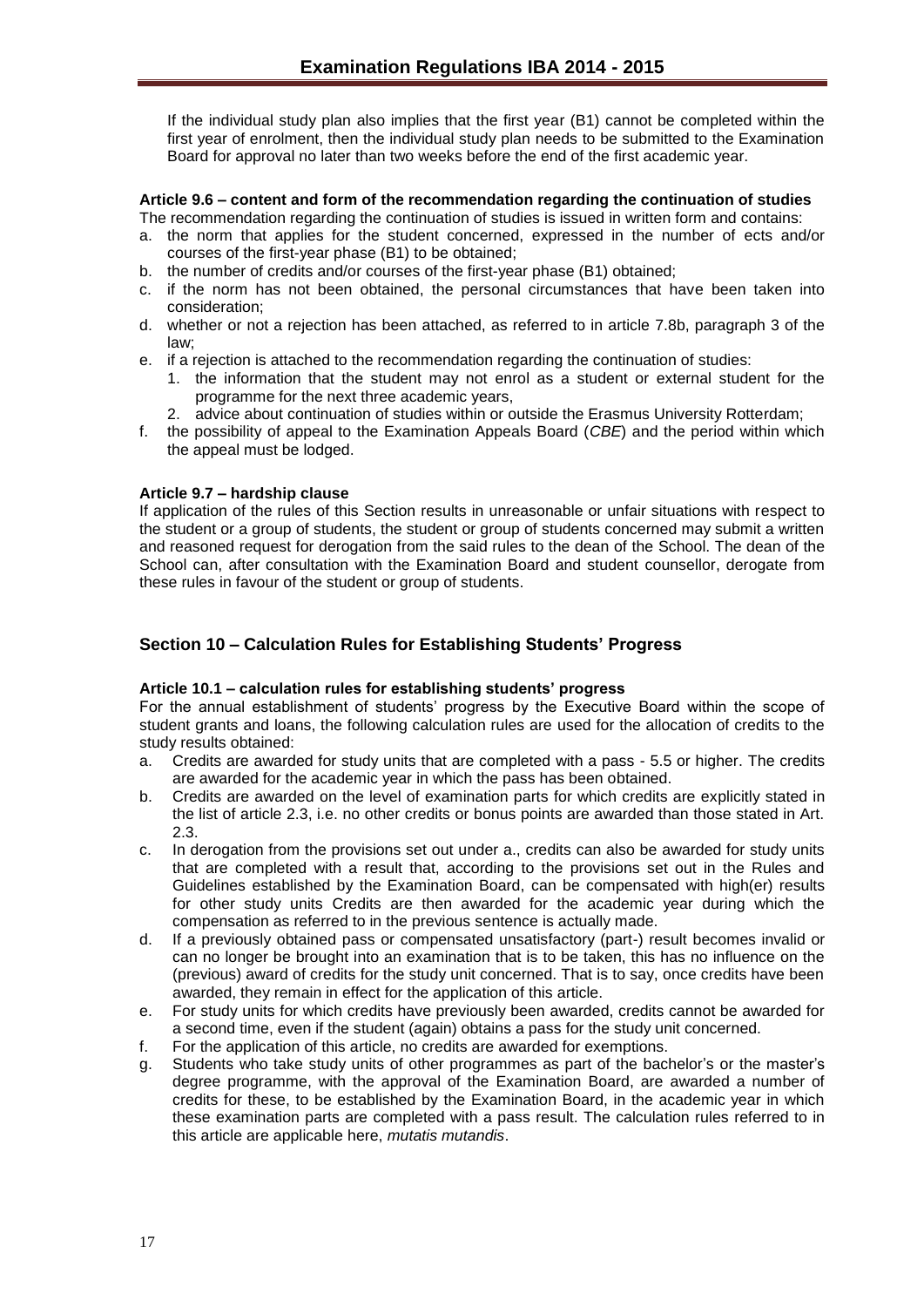# <span id="page-17-0"></span>**Section 11 – Final and Implementation Provisions**

#### <span id="page-17-1"></span>**Article 11.1 - amendments changes**

- 1. Amendments to these regulations will be adopted by the dean RSM through a separate decree.
- 2. No amendments will be made that are applicable to the current academic year, unless the interests of the students are, in reason, not thereby prejudiced.
- 3. Moreover, amendments must not influence, to the detriment of the students any other decision, which has been taken with respect to a student by the Examination Board by virtue of these regulations.

#### <span id="page-17-2"></span>**Article 11.2 - hardship clause**

In very exceptional individual circumstances, in which application of one or more of the provisions set out in these regulations leads to evidently unreasonable and/or unfair situations with regard to a student, a student can submit a request in writing, and with reasons, for derogation from the said provision(s) to the Examination Board. The Examination Board may, after consulting the relevant examiner(s) and the student advisor or student counsellor, derogate from the said provision(s) in favour of the student. A decision to reject the student's request will not be made by the Examination Board until the applicant has been given the opportunity to present his or her case, if this is requested.

#### <span id="page-17-3"></span>**Article 11.3 – announcement**

The dean RSM is responsible for an appropriate announcement of these regulations and of amendments to these documents.

#### <span id="page-17-4"></span>**Article 11.4 – entry into force**

These regulations enter into force on 1 September 2014.

## <span id="page-17-5"></span>**Section 12 – Transitional Provision**

#### <span id="page-17-6"></span>**Article 12.1 – completing the bachelor programme and transfer regulation master programme cohorts 2007-2008 and previous ones**

- 1. Students who were already enroled for the bachelor programme International Business Administration in the academic year 2006-2007 or earlier must complete the programme according to the curriculum as laid down in article 2.3 of the Teaching and Examination Regulations 2006-2007.
- 2. Students who were enroled for the first time for the programme in the academic year 2007- 2008, must complete the programme according to the curriculum as laid down in article 2.3 of the Teaching and Examination Regulations 2007-2008.
- 3. The classes of the courses in the curriculum as referred to in the first and second paragraph that have not been completed yet, can be taken in accordance with the equivalency table in appendix I, as well as the examinations of these courses.
- 4. The paragraphs of this article apply equally to the pre-master students who started the premaster programme in the academic year 2007-2008 or earlier.
- 5. If examination parts obtained in 2007-2008 or previously are no longer valid due to expiry of the validity as referred to in article 4.2, then the equivalent examination parts as listed in the Equivalence table IBA curriculum 2008-2009 (appendix 1) must be obtained. In case an examination part is not listed in the equivalence table it is no longer possible to retake the examination part concerned.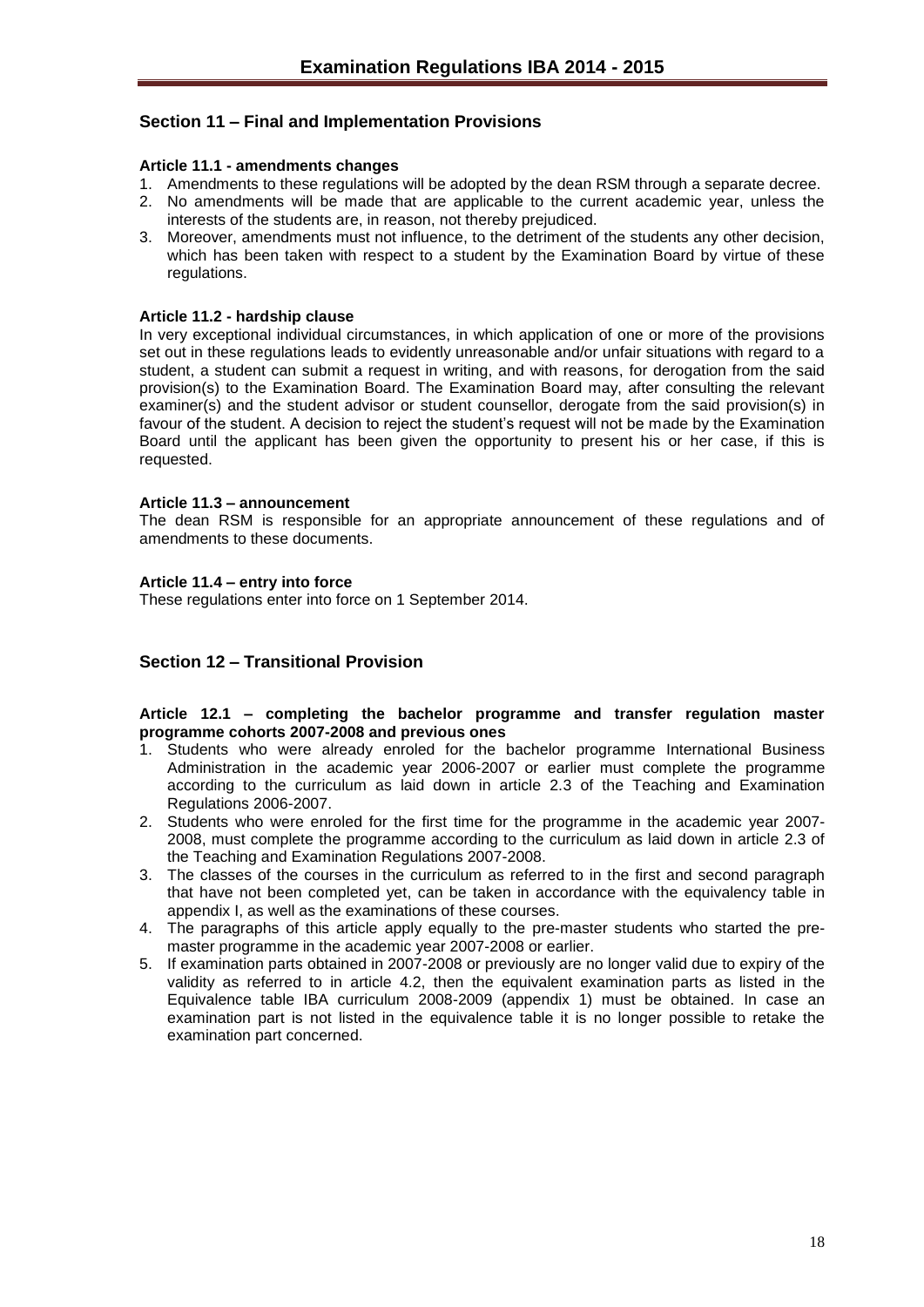| Code              | <b>Courses "old style"</b><br>(Up to and including 2007/2008) | Code               | Equivalent courses "new style" (as of<br>2008/2009) |
|-------------------|---------------------------------------------------------------|--------------------|-----------------------------------------------------|
| BAP <sub>53</sub> | Quant. Meth. & Techn.: Mathematics (4)                        | BAP53              | Quant. Meth. & Techn.: Mathematics (4)              |
| BAP54             | Informatics (3)                                               | <b>BAP65</b>       | Skills 1: Informatics (2)                           |
| <b>BAP55</b>      | Skills Training (4)                                           | BAP67              | Skills 3: Ac. Writing & Critical Thinking (2)       |
| BAP <sub>56</sub> | Microeconomics & Markets (7)                                  | BAP68              | Microeconomics & Markets (5)                        |
| BAP57             | Operations Management (5)                                     | BAP57              | Operations Management (5)                           |
| <b>BAP58</b>      | Quant. Meth. & Techn.: Statistics (4)                         | BAP58              | Quant. Meth. & Techn.: Statistics (4)               |
| <b>BAP59</b>      | Business Plan (6)                                             | <b>BAP59</b>       | Strategic Business Plan (6)                         |
| <b>BAP60</b>      | Found. of Finance & Accounting (7)                            | BAP69              | Found. of Finance & Accounting (6)                  |
| BAP61             | Macroeconomics & Inst. Context (7)                            | BAP70              | Macroeconomics & Inst. Context (5)                  |
| BAP62             | Found. of Behavioral Science (3)                              | BAP71              | Organizational Behaviour (6)                        |
| BAP63             | English for Business (5)                                      | BAP66              | Skills 2: Effective Business Communication (3)      |
| BAP64             | Introduction to International Business (5)                    | BAP64              | Introduction to International Business (5)          |
|                   |                                                               |                    |                                                     |
| BAB01             | Management Accounting (6)                                     | BAB01              | Management Accounting (6)                           |
| BAB02             | International Business Strategy (5)                           | BAB18              | Strategic Management (6)                            |
| BAB04             | Foundations of Business Law (3)                               | BAD <sub>15</sub>  | Foundations of Business Law (4)                     |
| BAB05             | International Financial Management (4)                        | BAB <sub>20</sub>  | Technology for Managers (4)                         |
| BAB06             | Organization & Management (5)                                 | BAB21              | Organizational Theory & Dynamics (6)                |
| BAB07             | International Investment & Trade (4)                          | BAP72              | International Investment & Trade (4)                |
| BAB08             | Applied Business Methods (6)                                  | BAB08              | Applied Business Methods (6)                        |
| BAB10             | Business-Society Management (6)                               | BAB22              | Business-Society Management (5)                     |
| BAB11             | International Marketing Research (3)                          | BAB11              | International Marketing Research (3)                |
| BAB <sub>13</sub> | Methodology of Management Science (3)                         | BAP73              | Methodology (3)                                     |
| BAB14             | Cross Cultural Management (4)                                 | BAB <sub>23</sub>  | Cross cultural Management / Int. Case (5)           |
| BAB <sub>15</sub> | Marketing Management (6)                                      | BAB <sub>25</sub>  | Marketing Management (5)                            |
| BAB <sub>16</sub> | Business Information Management (5)                           | BAD14              | Business Information Management (5)                 |
|                   |                                                               |                    |                                                     |
| BAD01             | Innovation Management (4)                                     | BAD01              | Innovation Management (4)                           |
| BAD02             | Strategic Management (4)                                      | BAB18              | Strategic Management (6)                            |
| BAD04/BTH00       | Research Project + Bachelor Thesis (16)                       | BAD <sub>10</sub>  | Research Training + Bachelor Thesis (12)            |
| BAD05             | Human Resource Management (6)                                 | BAD11              | Human Resource Management (5)                       |
| BAD06             | Financial Accounting (5)                                      | BAD06              | Financial Accounting (5)                            |
| BAD07             | Corporate Finance (5)                                         | BAB24              | Corporate Finance (5)                               |
| BAD08             | Organizational Dynamics (4)                                   | BAB21              | Organizational Theory & Dynamics (6)                |
| BAD09             | Supply Chain Management (6)                                   | BAD <sub>13</sub>  | Supply Chain Management (5)                         |
| BAE01             | Bachelor Elective Language (5)                                | BAE01              | Bachelor Elective Language (5)                      |
| or<br>BAE02       | and/or<br>Bachelor Elective RSM (10)                          | or<br><b>BKBxx</b> | and/or<br>Minor (15)                                |
| Or<br>B           | or<br>Bachelor Exchange (20)                                  | or<br>B            | or<br>Bachelor Exchange (20)                        |
| or                | or                                                            | or                 | or                                                  |
| BAE03             | Bachelor Internship (10)                                      | BAE04              | Bachelor Internship (15)                            |

# <span id="page-18-0"></span>**Appendix I: Equivalence table IBA curriculum 2008-2009**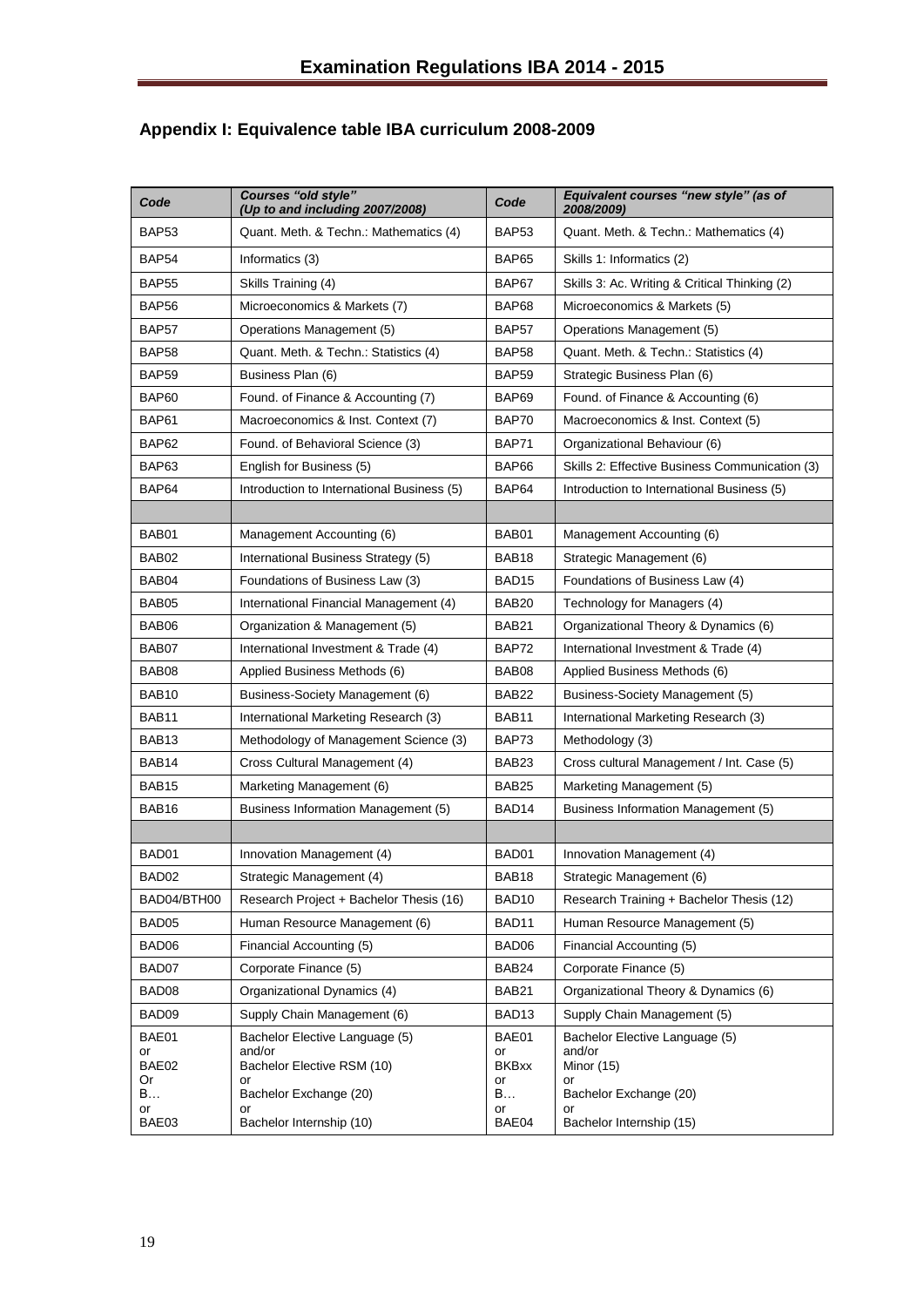# <span id="page-19-0"></span>**Appendix Trimester 7**



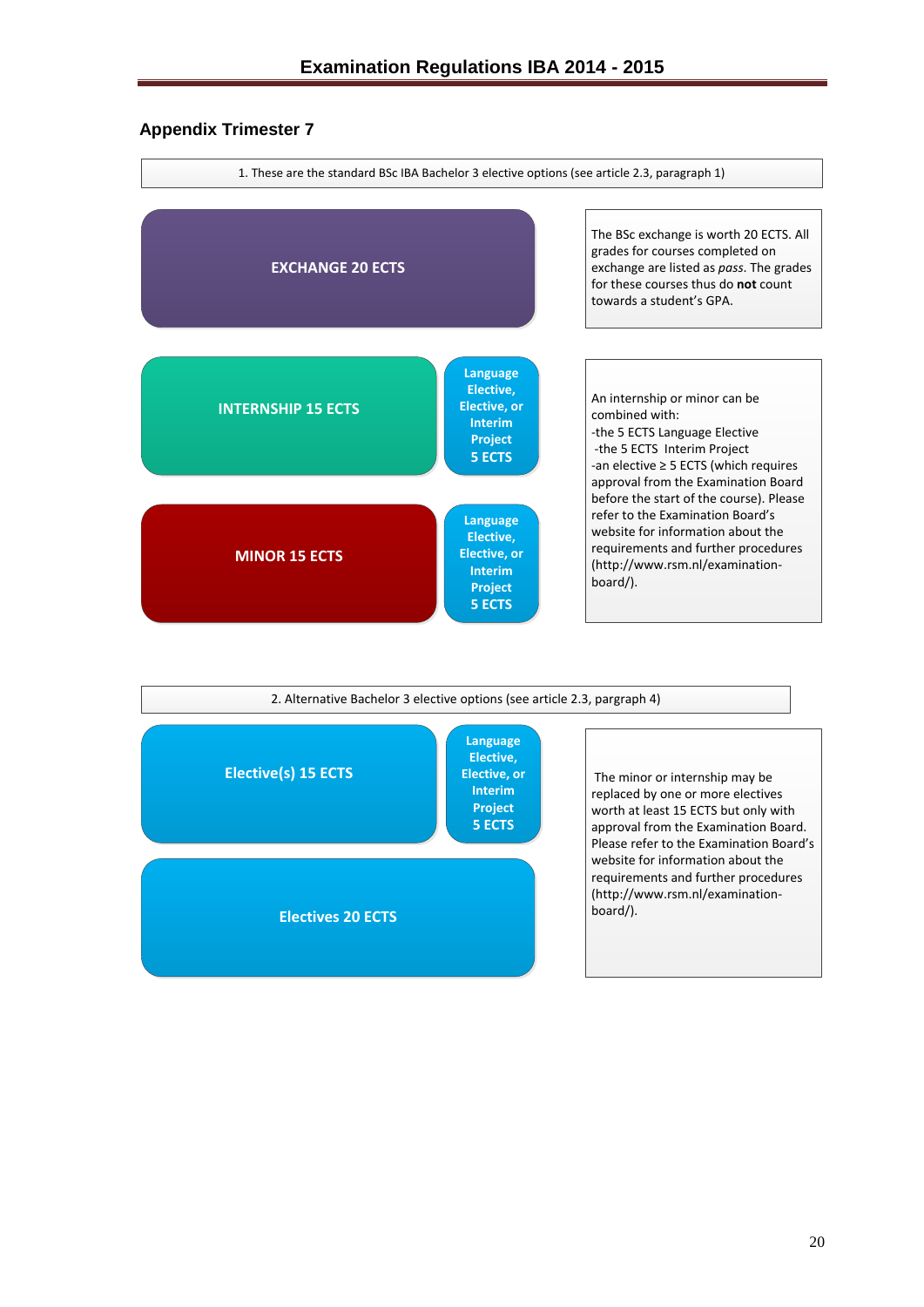

be on the diploma (and should thus count towards the GPA). The other course will appear on a separate transcript. Students should request which elective they would like to appear on their diploma at least 6 weeks before their last remaining course grade is published in Osiris. Requests can be made via the Examination Board's online request form (https://request eb.rsm.nl/). This also applies to students who complete one 15 ECTS elective and two 5 ECTS electives.

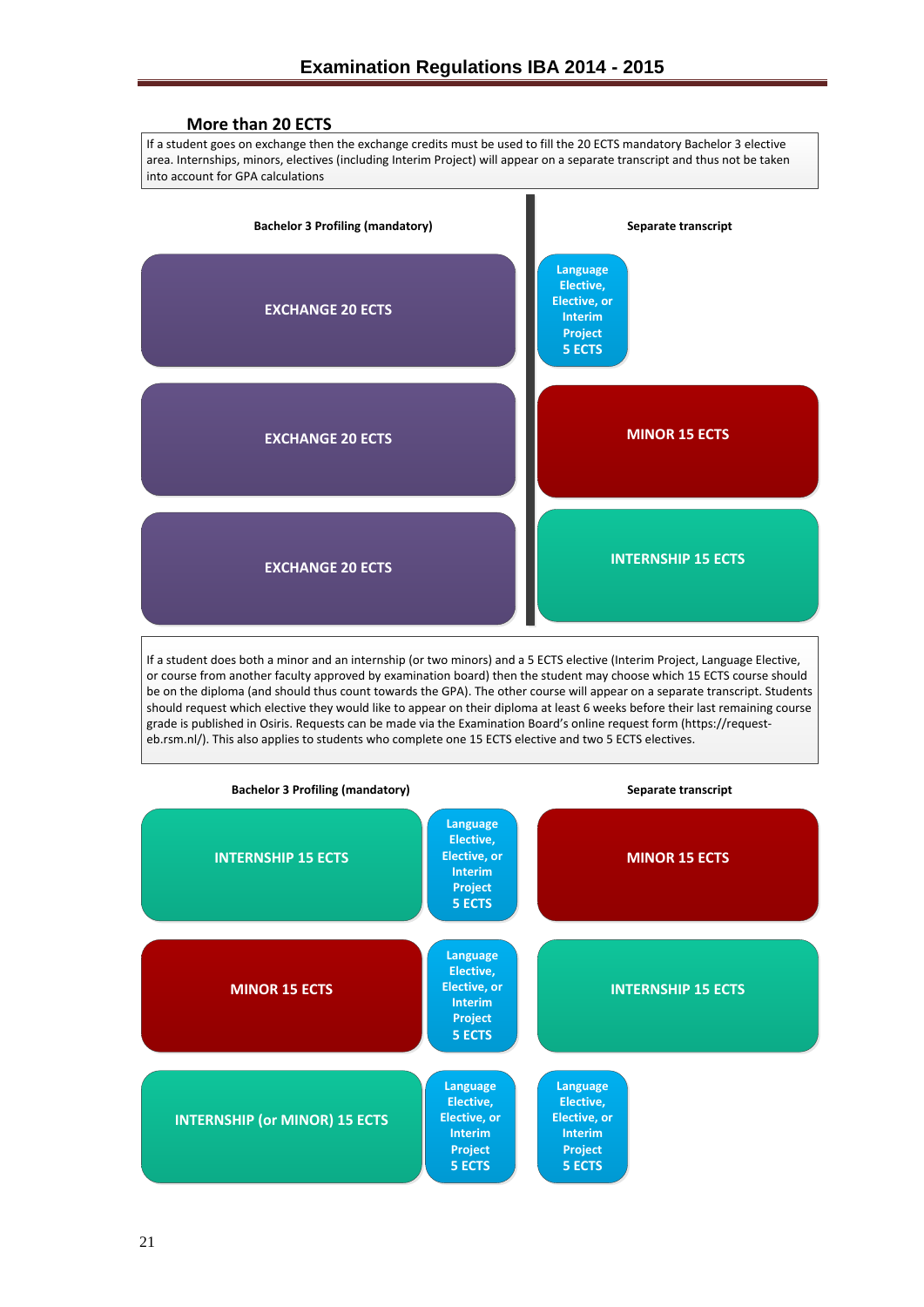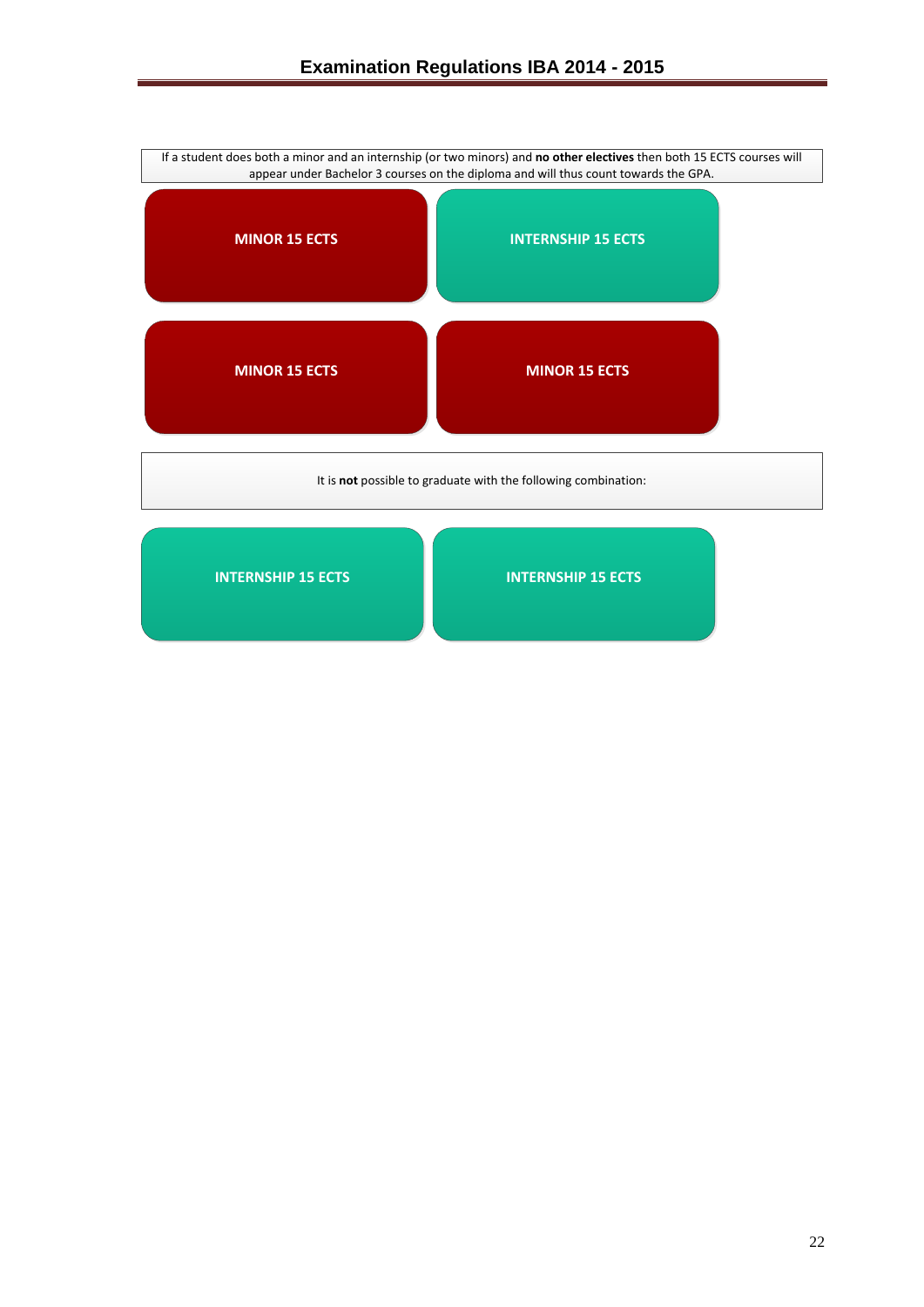# <span id="page-22-0"></span>4. Rules and Guidelines of the Bachelor of Science in International Business Administration 2014-2015

# <span id="page-22-1"></span>**Section 1 – General**

#### <span id="page-22-2"></span>**Article 1.1 – applicability of the Rules and Guidelines**

These Rules and Guidelines are applicable to the examinations and the final exam of the bachelor's degree programme BSc in International Business Administration at the Rotterdam School of Management, Erasmus University, hereinafter referred to as the programme.

## <span id="page-22-3"></span>**Article 1.2 – definitions**

- 1. Unless differently mentioned, in these Rules and Guidelines, the same definitions will be used as formulated in article 1.3 of the Teaching and Examination Regulations.
- 2. Fraud: the action or negligence of a student as a result of which it is impossible, entirely or in part, to form a correct judgment concerning his/her knowledge, insight and skills.

#### <span id="page-22-4"></span>**Article 1.3 – day-to-day procedure of the Examination Board**

The Examination Board may assign tasks to its members for taking care of daily procedures.

#### <span id="page-22-5"></span>**Article 1.4 – The authority to examine**

- 1. For the purpose of conducting examinations and establishing the results thereof, the Examination Board appoints examiners.
- 2. As a default, the Examination Board authorizes the members of the academic staff to act as examiner for the courses that they instruct.
- 3. The Examination Board may revoke the appointment of examiner in case of non compliance with the rules of the Teaching and Examination Regulations, or the guidelines and instructions of the Examination Board.
- 4. The examiners provide the Examination the information requested.

## <span id="page-22-6"></span>**Article 1.5 – the criteria**

In the decision making process the Examination Board employs the following criteria as a guideline – and in case of contrariety of criteria weighs the importance of employing one against another -:

- the preservation of the quality and selection criteria of each examination;
- the efficiency criteria, for example, expressed in terms of aiming to limit loss of time (wherever possible) for students who make rapid progress with their studies when preparing for examinations;
- motivating students to interrupt their studies as soon as possible in cases where it is very unlikely that they will pass their examinations;
- protecting students from trying to take on too large a study load;
- tolerance towards students who, through circumstances beyond their control, have encountered delays during their studies.

# <span id="page-22-7"></span>**Section 2 – Exemptions**

#### <span id="page-22-8"></span>**Article 2.1 – exemption from practical exercises**

A request for exemption from the obligation to take part in practical exercises, as referred to in article 2.4 of the Teaching and Examination Regulations, should be submitted by the student in writing, with reasons and supported by documentation, to the Examination Board at least four weeks before the practical exercise for which exemption is requested is scheduled to begin. In exceptional cases, the Examination Board may permit derogation from the period stated in the last sentence.

The Examination Board makes a decision within four weeks of receiving the request. The student is informed immediately of the decision.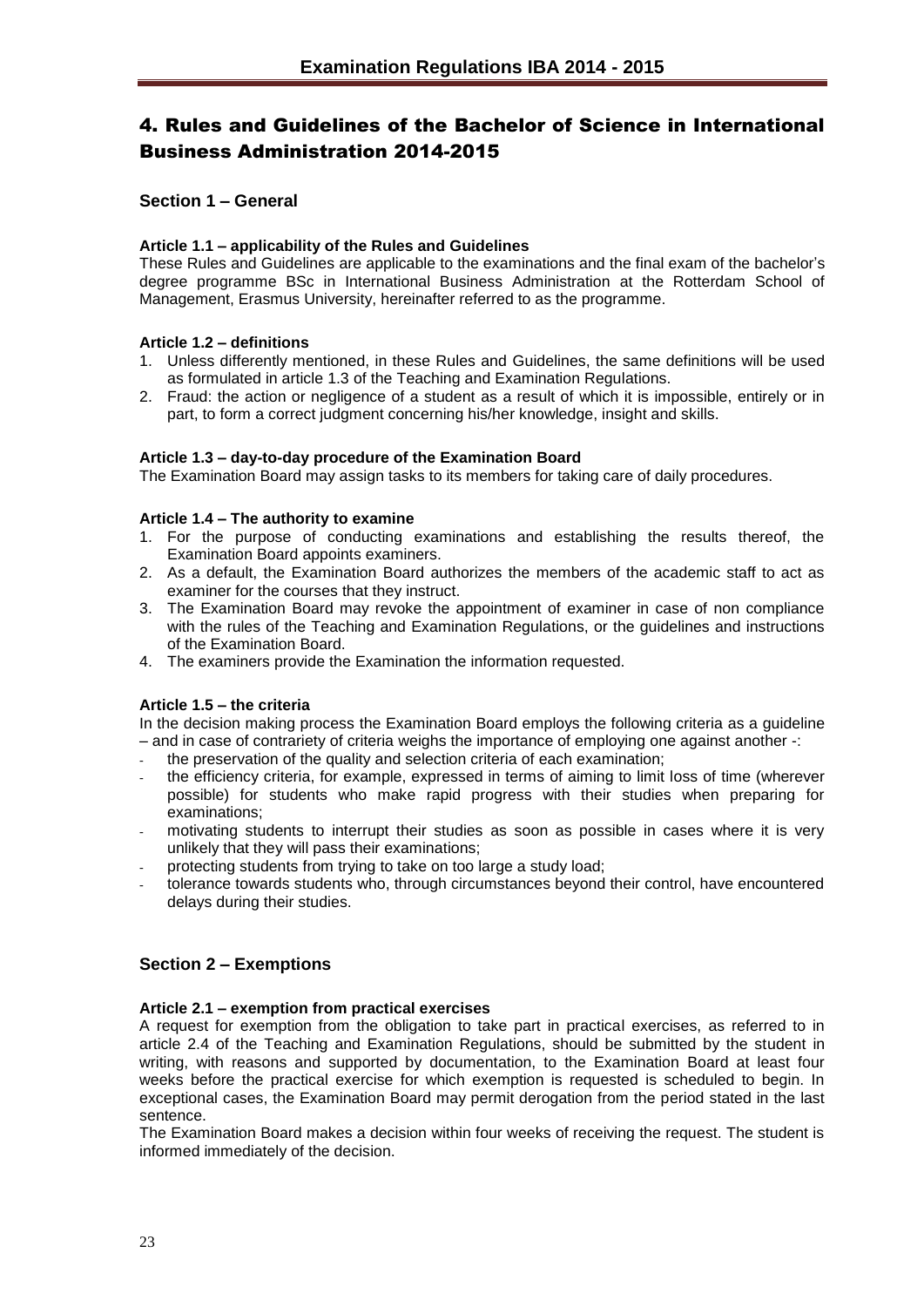## <span id="page-23-0"></span>**Article 2.2 – exemption from an examination**

- 1. A request for exemption from taking an examination, in keeping with legal requirements, should be submitted in writing to the Examination Board along with an explanation of the reasons and documentation. The Examination Board can establish additional regulations regarding the procedure. These regulations will be published on the Examination Board website.
- 2. With due observance of the provisions set out in Section 5 of the Teaching and Examination Regulations, the Examination Board makes a motivated decision within four weeks of receiving the request. The student is informed immediately of the decision.
- 3. If a student already has exemption under the provisions of or by virtue of the law for one or more examination parts, he/she should report this to the Examination Board.
- 4. When the result of the examination is established, an exemption is not taken into consideration; the exemption is indicated on the list of grades with an 'E'.

# <span id="page-23-1"></span>**Section 3 – Rules relating to the examination procedure proper**

#### <span id="page-23-2"></span>**Article 3.1 – registration for examinations**

- 1. A student who by virtue of his/her registration for the programme is entitled to take final exams and examinations, should register for them on time and correctly, in accordance with the provisions of or by virtue of these Rules and Guidelines. The registration term has been established per exam period in the examination timetable, as referred to in article 3.1 of the Teaching and Examination Regulations of the programme.
- 2. In any one-examination period, the student may register for no more than 8 examinations.
- 3. The head of the Department for Exam Administration RSM can, with the approval of the Examination Board, establish specific rules for properly registration in examinations, by virtue of the Teaching and Examination Regulations of the programme and the Rules and Guidelines of the Examination Board. These specific rules will be announced in a proper manner in sufficient time.
- 4. The Examination Board can derogate from the date of registration referred to in paragraph 1 if the student, as a result of *force majeure*, has been unable to register on time and correctly. Under certain circumstances, *force majeure* may be said to exist in the event of, for example, sickness or special family circumstances. The student should submit the request for this as soon as reasonably possible.
- 5. The head of the Department for Exam Administration RSM may, in cases other than those referred to in paragraph 4, derogate from the registration period no later than two working days before the day on which the examination will be taken, provided that this does not jeopardize the correct preparation for the examination session. The head of the Department for Exam Administration RSM will charge administration costs of € *13.50* per examination for this derogation. The head of the Department for Exam Administration RSM reports this to the Examination Board.
- 6. Anyone who has not registered for a final exam or examination in accordance with the provisions of or by virtue of these Rules and Guidelines may not take part in the final exam or examination concerned. If, notwithstanding the foregoing, the student nevertheless takes part in the final exam or examination, the examiner or the Examination Board will not establish a grade.

#### <span id="page-23-3"></span>**Article 3.2 – entering and leaving the room in which the written examination is being held**

- 1. Only a student who has registered on time and correctly for the written examination may take part in the examination concerned, and will be admitted to the examination room.
- 2. Admission to the examination room is possible until fifteen minutes after the start of the written examination concerned. A student who is admitted to the examination room after the start of the examination concerned should ensure that he/she causes as little disturbance as possible to the students already present.
- 3. A candidate in the written examination may not leave the room earlier than one hour after the start of that examination. A student who leaves the examination room before the end of the examination concerned should ensure that he/she causes as little disturbance as possible to the students still present.
- 4. A candidate in the examination may, on request and with the permission of the examiner or the invigilator, leave the examination room for a while to use the toilet as from one hour after the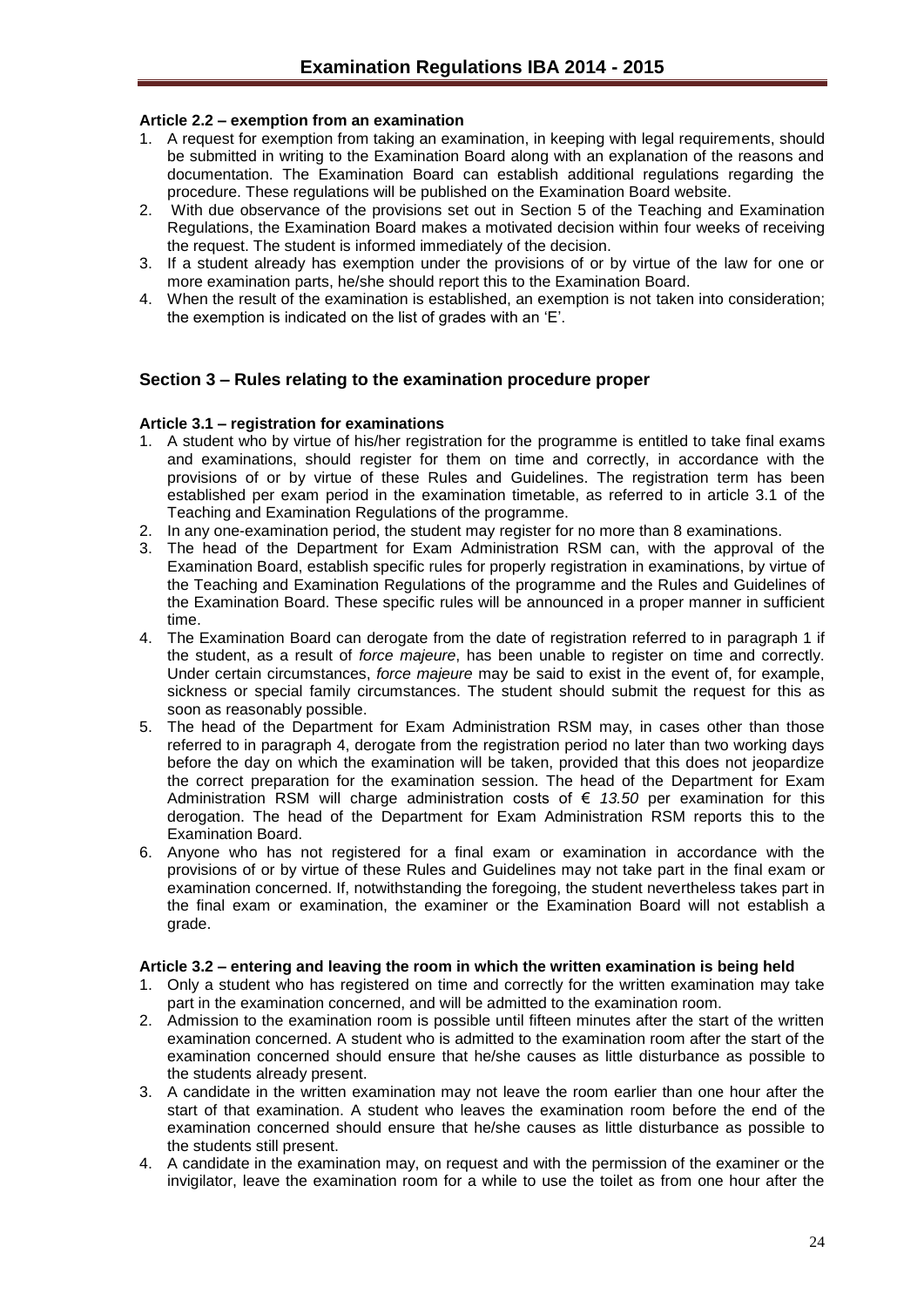start of the examination until half an hour before the end of the examination. This permission is granted only to one student at a time. In exceptional cases, the examiner or invigilator may derogate from these rules in favour of the student.

- 5. Personal belongings such as coats, bags, mobile phones, watches and other items that are not allowed to be used during the examination are not allowed to be brought into the examination room. These must be placed outside the examination room in lockers, if available. If no lockers are available, coats must be placed over the chair. Bags must be closed and out of reach of the candidate. Watches, mobile phones and such must be switched off and out of reach of the candidate.
- 6. The head of the Department for Exam Administration RSM can, with the approval of the Examination Board, establish specific rules concerning entering and leaving the room in the Mbuilding in which the written examination is being held, by virtue of the Teaching and Examination Regulations of the programme and the Rules and Guidelines of the Examination Board. These specific rules will be announced in a proper manner in sufficient time.

## <span id="page-24-0"></span>**Article 3.3 – general provisions concerning order during the written examination**

- 1. During the written examination, at least one examiner is present in the room where the written examination is being held.
- 2. On behalf of the Examination Board, the invigilators appointed for this purpose are charged with maintaining order during the written examination. The invigilators should comply with any instructions given by the examiner. The examiner may also be an invigilator.
- 3. Every candidate in the examination should comply with the instructions of the examiner or the invigilator. If a candidate in the examination does not comply with the instructions of the examiner or the invigilator, or does not obey his/her request, the examiner may exclude him/her from taking further part in the examination, with the consequence that no result will be established.
- 4. During the examination, the candidate in the examination must, on the request of the examiner or the invigilator, prove his/her identity with a valid proof of registration (student card) or another legally valid proof of identity.
- 5. Only a valid proof of registration (student card), another legally valid proof of identity, the registration verification, the exam paper and answer sheet, writing materials and a ruler may be placed on the candidate's desk. No study material such as a (graphical) calculator, literature or other sources of information may be placed on the candidate's desk unless explicitly authorized by the examiner in advance and stated on the first page of the exam paper. These study aids (without any notes on them) are solely for the candidate's own use. During the examination the candidate is not allowed to make use of a dictionary.
- 6. A candidate in the examination is obliged, on request of the examiner or the invigilator, to show, and if requested, to hand over, the materials that he/she has with him/her.
- 7. Only the paper provided by EUR is to be used for the written examination. The use of the candidate's own paper is not permitted.
- 8. A candidate in the examination should write his/her name, signature and student /examination number on each sheet of paper that is handed in. The examiner or the invigilator checks whether this has been done correctly before the examination is handed in to him/her. Scrap paper, examination questions, answers and other examination-related documents may not be taken from the room during and after the examination.
- 9. The head of the Department for Exam Administration RSM can, with the approval of the Examination Board, establish specific rules concerning the order during the written examination in the M-building, by virtue of the Teaching and Examination Regulations of the programme and the Rules and Guidelines of the Examination Board. These specific rules will be announced in a proper manner in sufficient time.

#### <span id="page-24-1"></span>**Article 3.4 – fraud**

1. If in the matter of taking an examination, fraud – within the meaning of article 1.2, paragraph 2 – is detected or suspected, this is set down in writing as soon as possible by the invigilator or the examiner whom he/she must call in. The invigilator or the examiner may ask the student to make available any items of evidence. A refusal to do this is recorded in the written report. The student is given the opportunity to add written comments to the written report of the invigilator or examiner. The written report and any written comments are handed over to the Examination Board as soon as possible.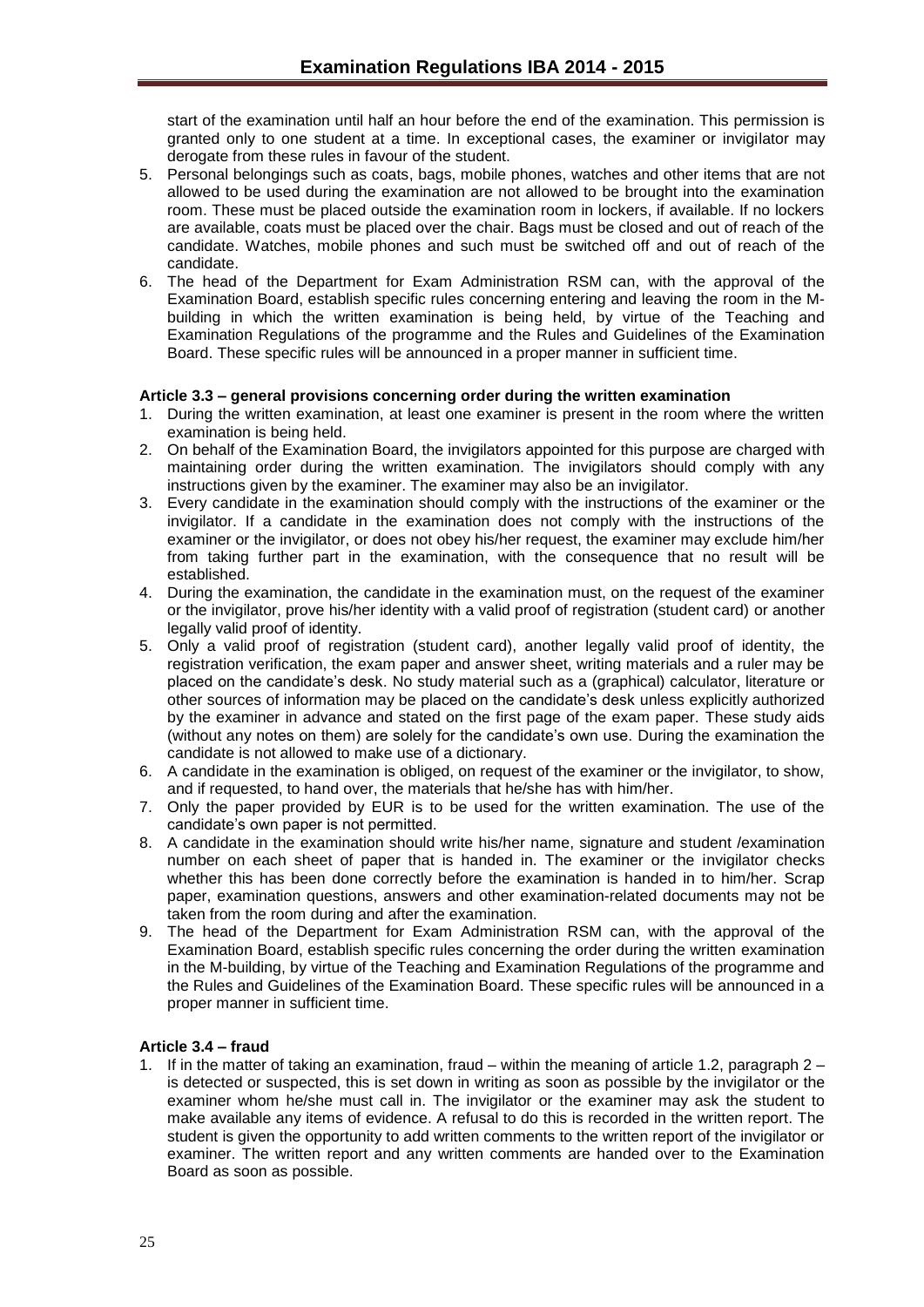- 2. The Examination Board or the examiner may exclude a student who has committed fraud from further participation in the examination during which the irregularity was detected, and/or take other appropriate measures. The exclusion has the consequence that no result will be established for the examination concerned. Before the Examination Board decides to make the exclusion, it gives the student the opportunity to give his/her account.
- 3. The other appropriate measures as referred to in paragraph 2 may consist of, among others, the following sanctions:
	- a. reprimand;
	- b. invalidation of the examination concerned;
	- c. exclusion from one or more examinations;
	- d. exclusion from one or more examination periods;
	- e. a combination of the above measures to a maximum of exclusion for at most one year;
	- f. in a serious case of fraud the Examination Board may advise the Executive Board to end the enrolment for the programme of the person concerned once and for all.

# <span id="page-25-0"></span>**Section 4 – Examining Examinations and Exams**

## <span id="page-25-1"></span>**Article 4.1 – the questions and assignments**

- 1. The questions and assignments of the examination do not go beyond the sources announced in advance from which the examination material is derived. These sources are, in the main, announced before the start of the study unit that prepares for the examination. The precise scope of the material is definitively announced no later than one month before the examination is held.
- 2. The questions and assignments of the examination are spread as evenly as possible over the examination material.
- 3. The examination is representative of the study aims in terms of content and form.
- 4. The questions and assignments of an examination are clear and unambiguous, and are asked in such a way, or contain such instructions, that the student can know how comprehensive and detailed the answers must be.
- 5. Well in advance of the examination concerned being held, the Examination Board or examiner announces the way in which the provisions set out in article 3.2 of the Teaching and Examination Regulations will be implemented with regard to the way in which the examination will be taken.
- 6. Well in advance of a written examination being held, the Examination Board or examiner gives the students the opportunity, if possible, to peruse a written sample of a similar examination, and also the model answers and the norms on the basis of which the assessment was made.
- 7. The duration of the examination is such that examinees have sufficient time, measured according to reasonable criteria, to answer the questions.
- 8. In advance of the examination concerned being held, the examiner asks a colleague to check the examination on the instructions mentioned in this article.

# <span id="page-25-2"></span>**Section 5 – The Assessment**

#### <span id="page-25-3"></span>**Article 5.1 – assessment criteria**

- 1. Wherever possible, assessment of written examinations (possibly based on correcting of exams), takes place on the basis of previously established model answers and criteria.
- 2. The assessment method is sufficiently transparent that the examinees can see how the results of their examinations were determined.
- 3. In cases of examinations given and assessed simultaneously by more than one examiner, the Examination Board ensures that the examiners' assessment is based on the same criteria. If necessary, it shall appoint a supervising examiner for giving examinations.

#### <span id="page-25-4"></span>**Article 5.2 – determining the grades: rounding off, averaging, basic scheme**

1. Examinations are assessed with grades on the scale 0.0 – 10.0, accurate to one decimal place, where a 5.5 is the lowest pass grade. Practical tests may be assessed with a 'pass' or 'fail'. Language electives and sufficient results of examinations taken in the context of an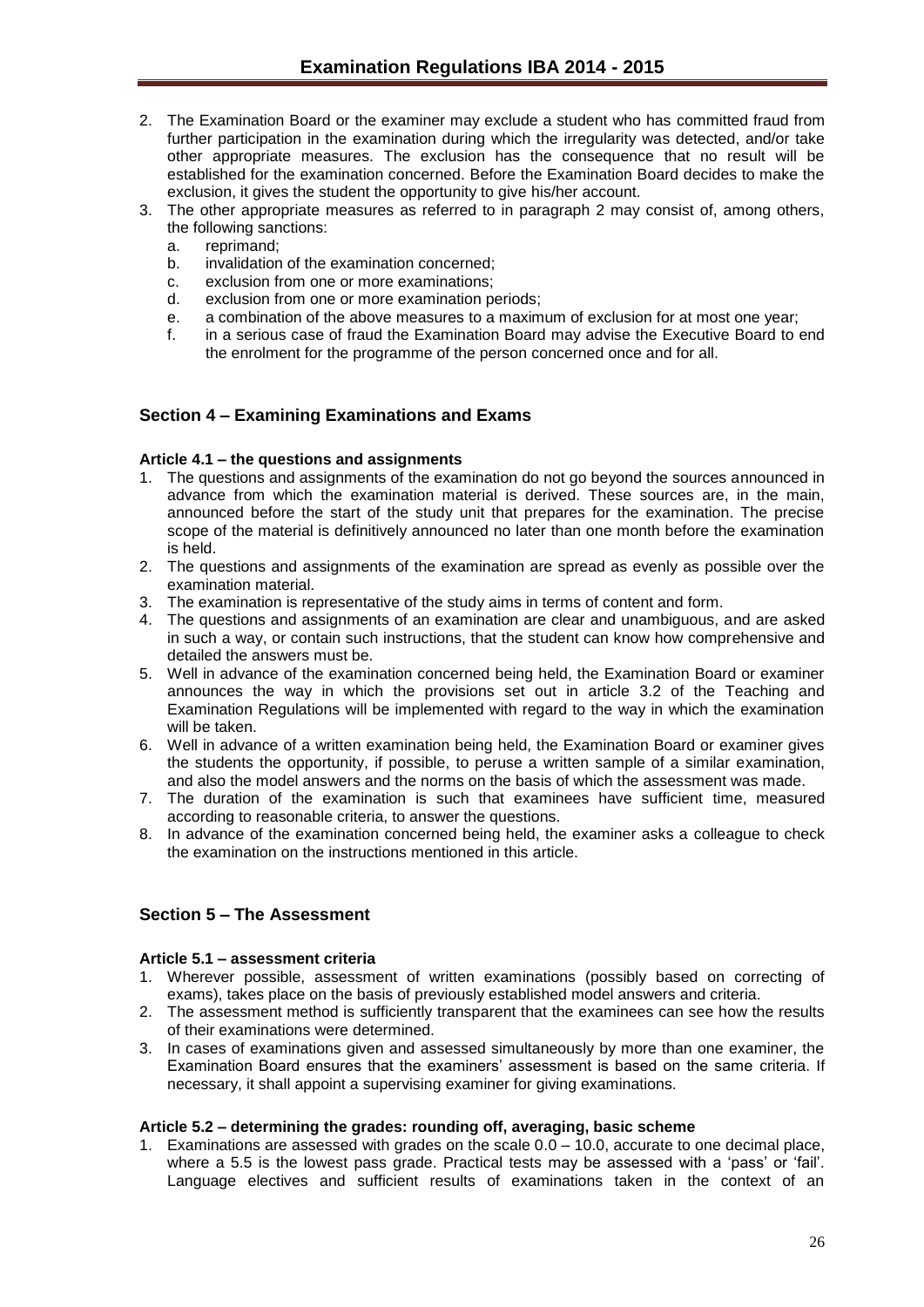international exchange at a foreign university will be displayed with a pass. Tests assessed with a 'pass' or 'fail' cannot be averaged nor included in the GPA calculation.

- 2. The final grade of an examination part will be determined on one or more examinations. The final grade is assessed with grades on the scale 0.0 – 10.0, accurate to one decimal place, where the lowest pass grade is a 5.5.
- 3. If grades have to be rounded off and averaged within a course, or between examination parts or to determine the GPA or the classification – the following rules apply by default:
	- unless otherwise stated in the Undergraduate Catalogue or the relevant course manual, grades are averaged according to the weighted average of the credits, where the average is rounded to one decimal place, which are rounded, so 5.45 is rounded to 5.5, a 6.95 a 7.0 a 5.44 a 5.4, etc.;
	- if examination parts are assessed on the basis of more than one examination, then the rule applies that the examination parts are always rounded off to one decimal before subsequent calculations are made.
- 4. If the examination part is assessed on the basis of more than one examination, no final grade for the examination part will be calculated if one of the examination grades is lower than a 4.5. Examinations that can be taken only once per academic year, most likely practicals such as case reports and team assignments, are exempted from this rule.
- 5. Additional rules of examiners concerning the assessment (e.g. with regard to the weighting of examination parts and/or regulations on lower limits must be:
	- approved in advance by the Examination Board, and
	- announced at least two months before the examination is held, by means of a written announcement to the Exam Section International Business Administration of the Department for Exam Administration RSM, and by means of publication in the obligatory study material and/or in the Sin-Online Course Guide and/or in the Erasmus Magazine and/or on SIN-online.
- 6. Rules that do not comply with these conditions are null and void, and have no legal force.

# <span id="page-26-0"></span>**Section 6 – The Final Exam**

## <span id="page-26-1"></span>**Article 6.1 – establishment of the result of the final exam**

- 1. Students have passed the final exam when they have taken all examination parts, with pass grades or exemptions.
- 2. As an exception to the first paragraph, students may pass the exam with a 4.5 or higher for one examination part of the course year B1, provided that all components of course year B1 were passed, with the exception of the component with the 4.5 or higher, and this insufficient grade is compensated for by at least one rounded 7 or higher for another component of B1.
- 3. In addition students may pass the exam with a 4.5 or higher for one examination part of the course year B2 or B3, except for the minor, internship and the Research Training/Bachelor Thesis, provided that the calculated grade point average mentioned in article 6.2 paragraph 2 is at least 7.0. This compensation rule will only be applied by the Examination Board upon student's request.
- 4. On behalf of the Examination Board the head of the Department for Exam Administration RSM establishes the results of the final exam, in accordance with the Teaching and Examination Regulations of the programme and the Rules and Guidelines of the Examination Board.

## <span id="page-26-2"></span>**Article 6.2 – classifications**

- 1. The grade point average (GPA) is the average grade for all of the examination parts weighted on the basis of the credits and rounded to the nearest tenth of a decimal (hence, a 5.45 will become a 5.5). The GPA will be recorded on a supplement that accompanies the certificate.
- 2. If the examinee has shown exceptional skill while taking the examination, this may be stated on the certificate with the words '*cum laude'* or *'summa cum laude'* in accordance with the following rules:
	- The classification *'cum laude'* will be awarded if the student has fulfilled at least the following criteria:
		- the average of the rounded grades (to the first decimal) for the examination parts, as referred to in article 2.3 of the Teaching and Examination Regulations, calculated on the basis of the credits is an 8.25 or higher, in addition to which